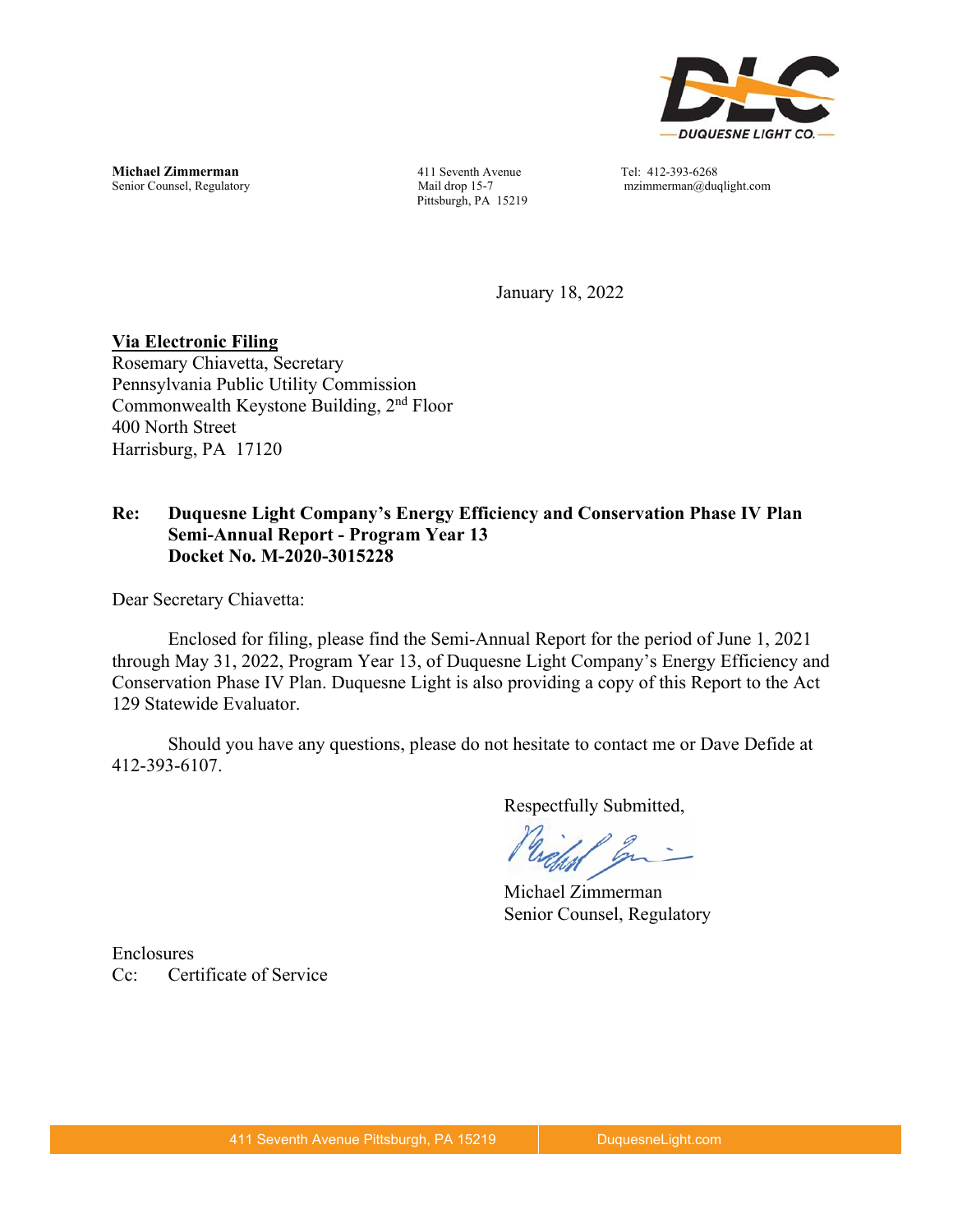#### **CERTIFICATE OF SERVICE**

I hereby certify that a true and correct copy of the foregoing has been served upon the following persons, in the manner indicated, in accordance with the requirements of 52 Pa. Code § 1.54 (relating to service by a participant):

#### **ELECTRONIC MAIL**

Bureau of Investigation & Enforcement Richard Kanaskie Commonwealth Keystone Building 400 North Street, 2nd Floor West PO Box 3265 Harrisburg, PA 17105-3265 rkanaskie@pa.gov

Office of Small Business Advocate Sharon Webb Steve Gray 555 Walnut Street, 1<sup>st</sup> Floor Harrisburg, PA 17101 swebb@pa.gov sgray@pa.gov

Office of Consumer Advocate Aron Beatty 555 Walnut Street Forum Place, 5<sup>th</sup> Floor Harrisburg, PA 17101-1923 ABeatty@paoca.org

Prickal gri

Michael Zimmerman Duquesne Light Company 411 Seventh Avenue, 15-7 Pittsburgh, PA 15219 Phone: 412-393-6268 Email: mzimmerman@duqlight.com

Dated: January 18, 2022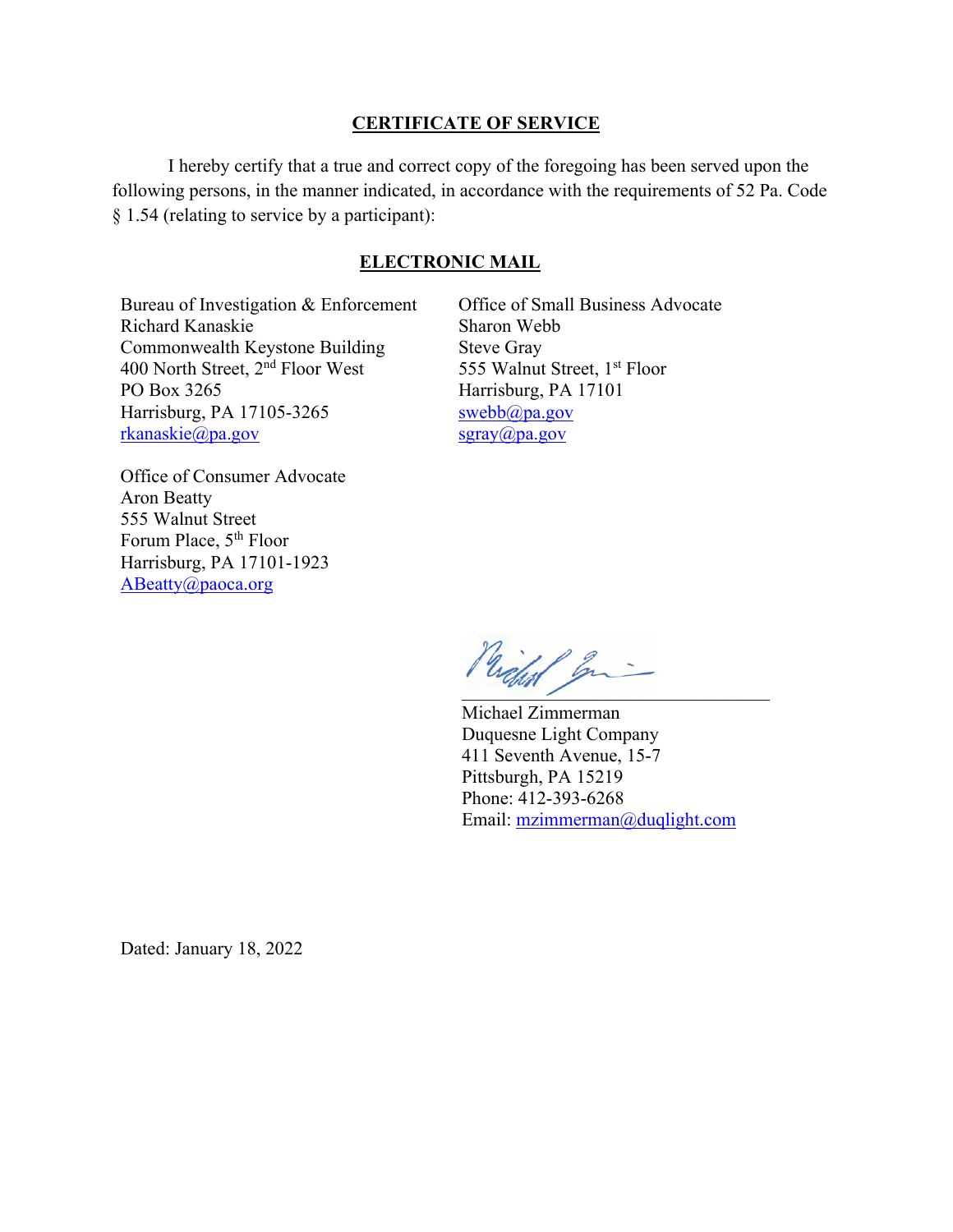

# **Semiannual Report to the Pennsylvania Public Utility Commission**

**Phase IV of Act 129**

**Program Year 13 (June 1, 2021–May 31, 2022)**

For Pennsylvania Act 129 of 2008 Energy Efficiency and Conservation Plan

**Prepared by Guidehouse Inc.**

**For:**



**Duquesne Light Company**

January 15, 2022

**guidehouse.com** This deliverable was prepared by Guidehouse Inc. for the sole use and benefit of, and pursuant to a client relationship exclusively with Duquesne Light ("Client"). The work presented in this deliverable represents Guidehouse's professional judgement based on the information available at the time this report was prepared. Guidehouse is not responsible for a third party's use of, or reliance upon, the deliverable, nor any decisions based on the report. Readers of the report are advised that they assume all liabilities incurred by them, or third parties, as a result of their reliance on the report, or the data, information, findings, and opinions contained in the report.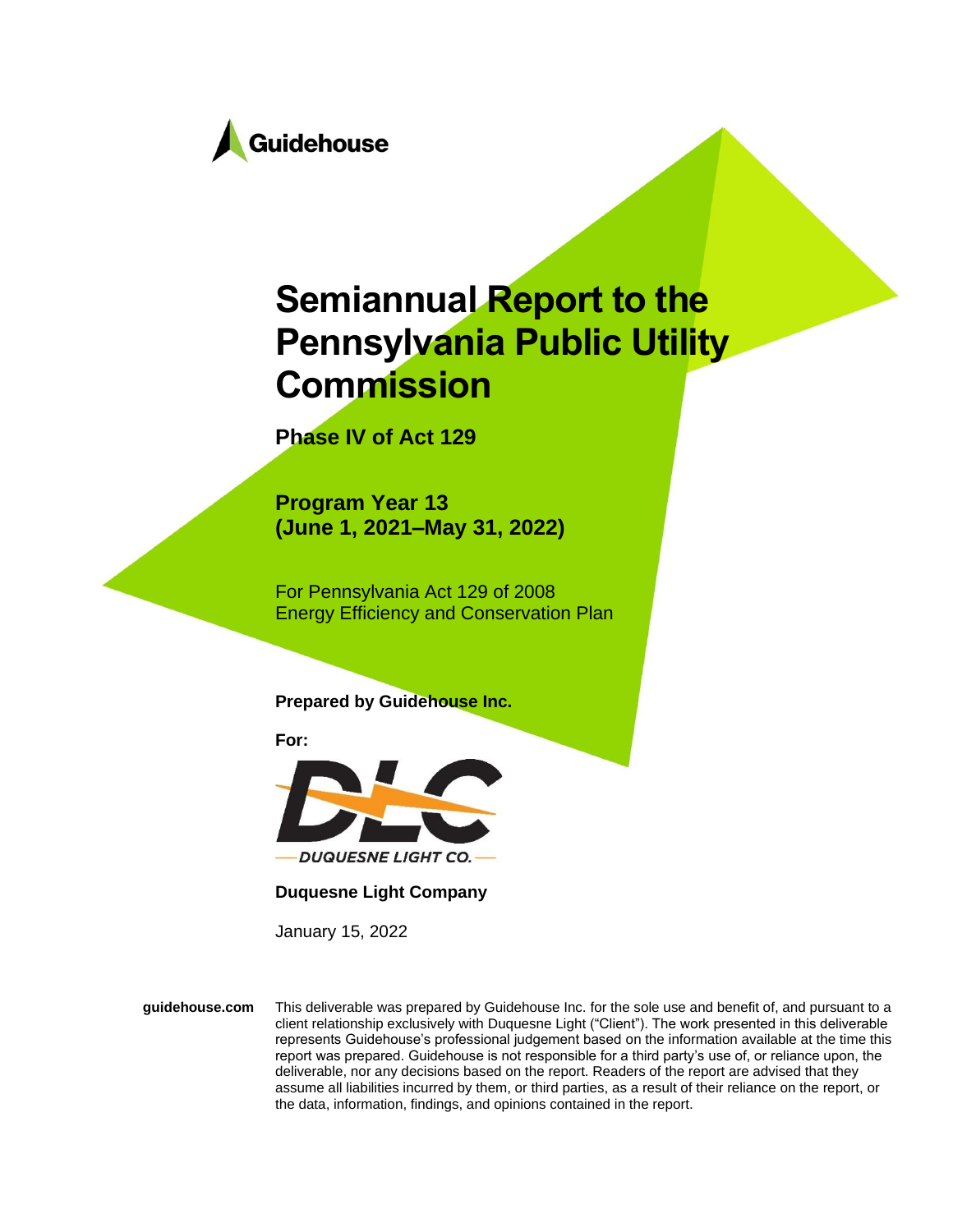

# **Table of Contents**

# **List of Tables**

| Table 3. Schedule of Major Evaluation Activities Involving Primary Research for Each Program |  |
|----------------------------------------------------------------------------------------------|--|
|                                                                                              |  |
|                                                                                              |  |
|                                                                                              |  |
|                                                                                              |  |
|                                                                                              |  |
|                                                                                              |  |
|                                                                                              |  |

# **List of Figures**

| Figure 4. EE&C Plan Performance toward Phase IV Low Income Compliance Target 6        |  |
|---------------------------------------------------------------------------------------|--|
|                                                                                       |  |
|                                                                                       |  |
|                                                                                       |  |
| Figure 8. PSA Gross Peak Demand Savings by Energy Efficiency Program for Phase IV  18 |  |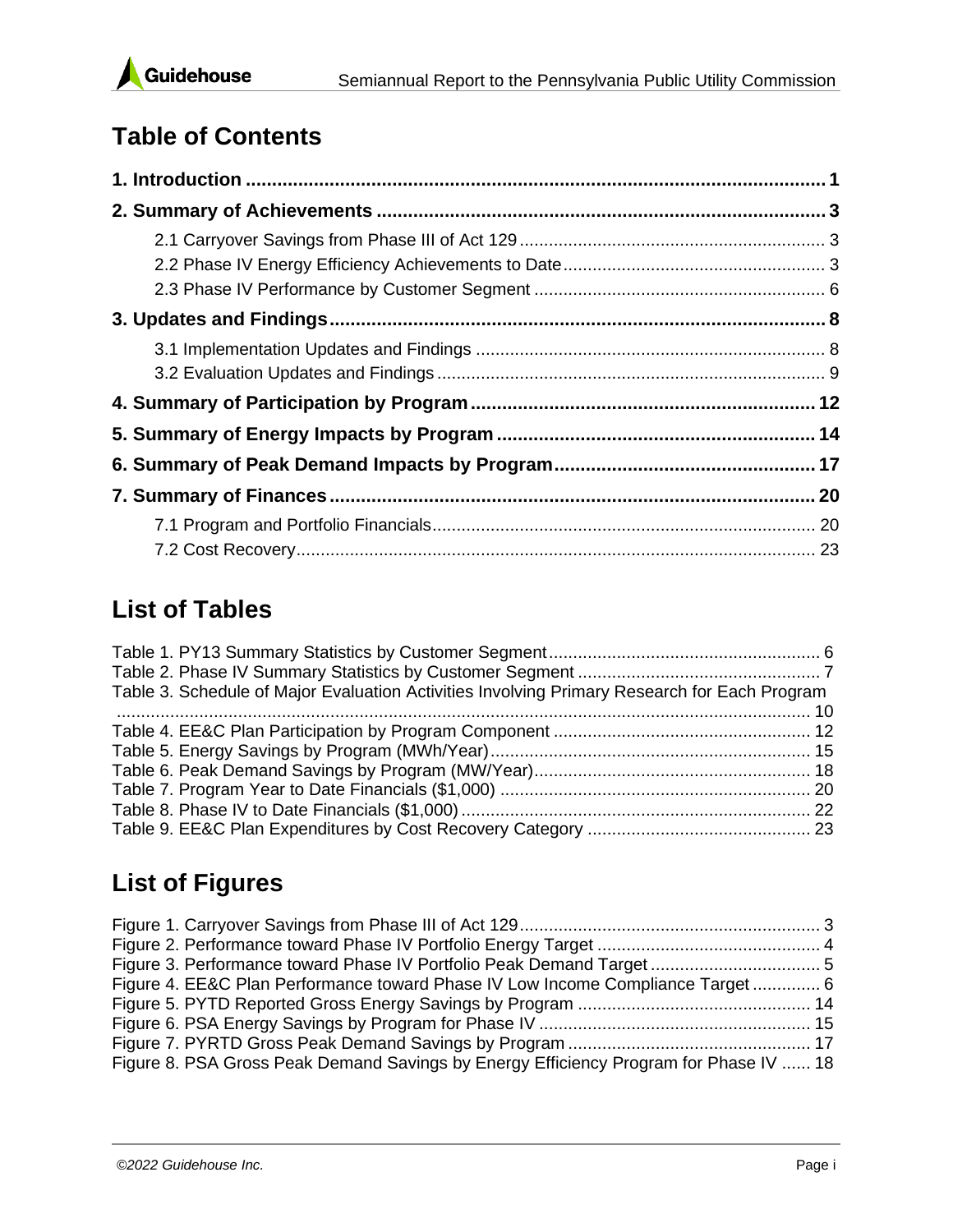

# **Acronyms**

| C&I                           | Commercial and Industrial                                            |
|-------------------------------|----------------------------------------------------------------------|
| <b>CSP</b>                    | <b>Conservation Service Provider or Curtailment Service Provider</b> |
| <b>EDC</b>                    | <b>Electric Distribution Company</b>                                 |
| <b>EDT</b>                    | Eastern Daylight Time                                                |
| EE&C                          | <b>Energy Efficiency and Conservation</b>                            |
| <b>GNI</b>                    | Government, Nonprofit, Institutional                                 |
| <b>HVAC</b>                   | Heating, Ventilating, and Air Conditioning                           |
| M&V                           | <b>Measurement and Verification</b>                                  |
| <b>MW</b>                     | Megawatt                                                             |
| <b>MWh</b>                    | Megawatt-hour                                                        |
| <b>NTG</b>                    | Net-to-Gross                                                         |
| P <sub>4</sub> T <sub>D</sub> | Phase IV to Date                                                     |
| PA PUC                        | Pennsylvania Public Utility Commission                               |
| <b>PSA</b>                    | Phase IV to Date Preliminary Savings Achieved; equal to VTD + PYTD   |
| <b>PMRS</b>                   | Program Management and Reporting System                              |
| PSA+CO                        | PSA savings plus Carryover from Phase III                            |
| <b>PY</b>                     | Program Year: e.g., PY13, from June 1, 2021 to May 31, 2022          |
| <b>PYRTD</b>                  | Program Year Reported to Date                                        |
| <b>PYVTD</b>                  | Program Year Verified to Date                                        |
| <b>RTD</b>                    | Phase IV to Date Reported Gross Savings                              |
| <b>SBDI</b>                   | <b>Small Business Direct Install</b>                                 |
| <b>SWE</b>                    | <b>Statewide Evaluator</b>                                           |
| <b>TRC</b>                    | <b>Total Resource Cost</b>                                           |
| <b>TRM</b>                    | <b>Technical Reference Manual</b>                                    |
| <b>VTD</b>                    | Phase IV to Date Verified Gross Savings                              |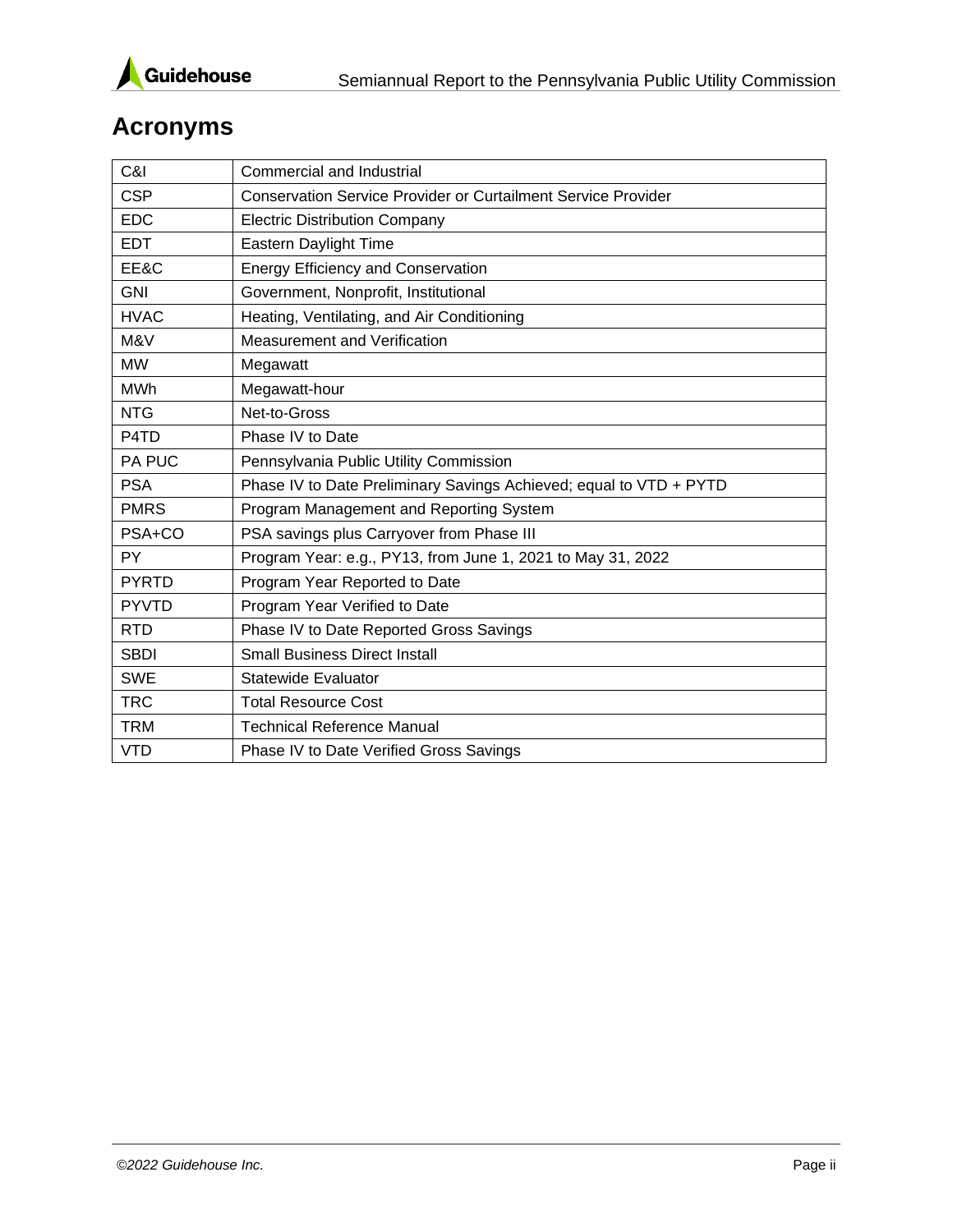



### **Types of Savings**

**Gross Savings:** The change in energy consumption and/or peak demand that results directly from program-related actions taken by participants in an Energy Efficiency and Conservation (EE&C) program, regardless of why they participated.

**Net Savings:** The total change in energy consumption and/or peak demand that is attributable to an EE&C program. Depending on the program delivery model and evaluation methodology, the net savings estimates may differ from the gross savings estimate due to adjustments for the effects of free riders, changes in codes and standards, market effects, participant and nonparticipant spillover, and other causes of change in energy consumption or demand not directly attributable to the EE&C program.

**Reported Gross:** Also referred to as ex ante (Latin for "beforehand") savings. The energy and peak demand savings values calculated by the electric distribution company (EDC) or its program implementation conservation service providers and stored in the program tracking system.

**Verified Gross:** Also referred to as ex post (Latin for "from something done afterward") gross savings. The energy and peak demand savings estimates reported by the independent evaluation contractor after the gross impact evaluation and associated measurement and verification (M&V) efforts have been completed.

**Verified Net:** Also referred to as ex post net savings. The energy and peak demand savings estimates reported by the independent evaluation contractor after applying the results of the net impact evaluation. Typically calculated by multiplying the verified gross savings by a net-togross (NTG) ratio.

**Annual Savings:** Energy and demand savings expressed on an annual basis, or the amount of energy and/or peak demand an EE&C measure or program can be expected to save over the course of a typical year. Annualized savings are noted as MWh/year or MW/year. The Pennsylvania Technical Reference Manual (TRM) provides algorithms and assumptions to calculate annual savings, and Act 129 compliance targets for consumption reduction are based on the sum of the annual savings estimates of installed measures.

**Lifetime Savings:** Energy and demand savings expressed in terms of the total expected savings over the useful life of the measure. Typically calculated by multiplying the annual savings of a measure by its effective useful life. The total resource cost (TRC) test uses savings from the full lifetime of a measure to calculate the cost-effectiveness of EE&C programs.

**Program Year Reported to Date (PYRTD):** The reported gross energy and peak demand savings achieved by an EE&C program or portfolio within the current program year. Program year to date (PYTD) values for energy efficiency will always be reported as gross savings in a semiannual report.

**Program Year Verified to Date (PYVTD):** The verified gross energy and peak demand savings achieved by an EE&C program or portfolio within the current program year.

**Phase IV to Date (P4TD):** The energy and peak demand savings achieved by an EE&C program or portfolio within Phase IV of Act 129. Reported in several permutations described below: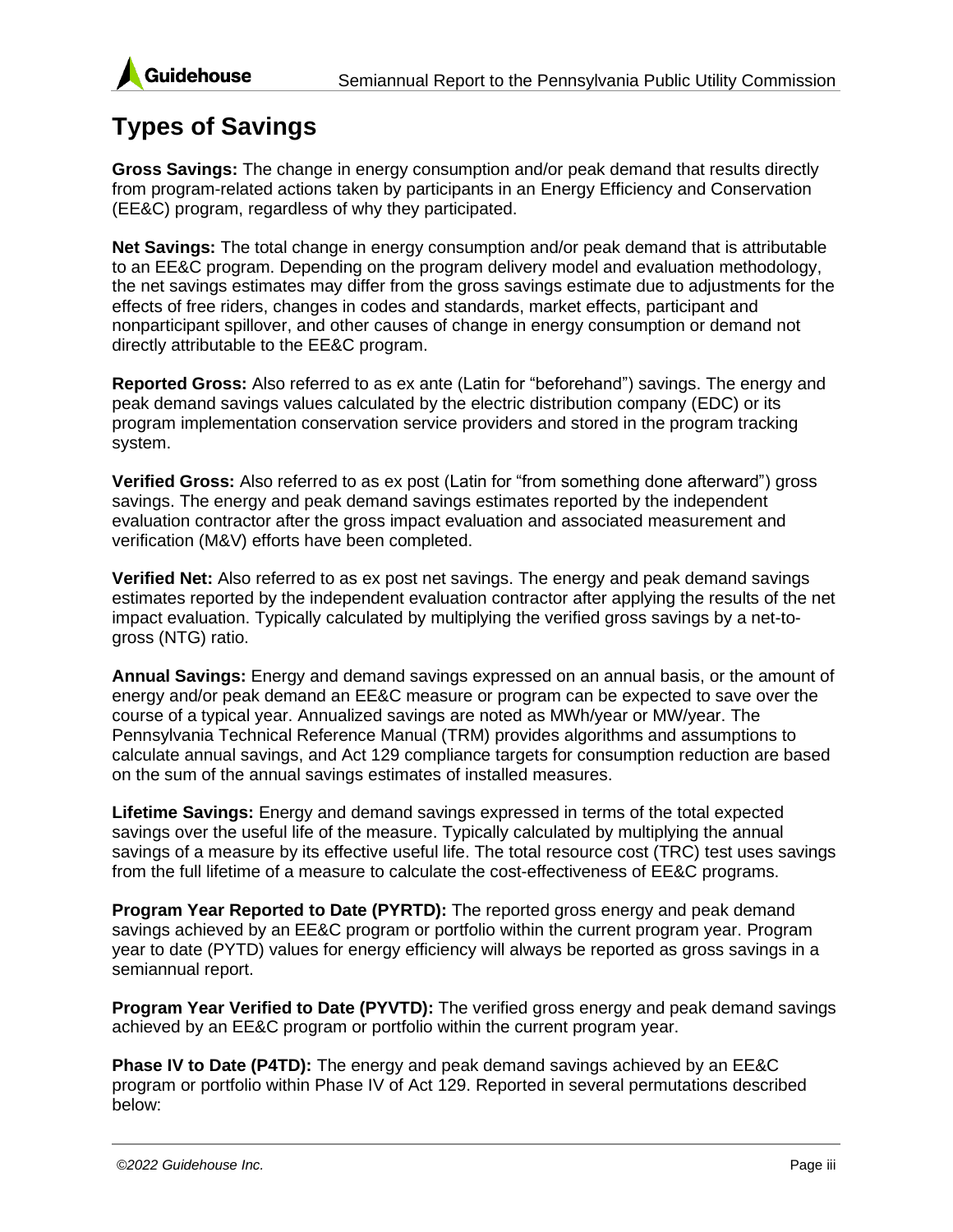

**Phase IV to Date Reported (RTD):** The sum of the reported gross savings recorded to date in Phase IV of Act 129 for an EE&C program or portfolio.

**Phase IV to Date Verified (VTD):** The sum of the verified gross savings recorded to date in Phase IV of Act 129 for an EE&C program or portfolio as determined by the impact evaluation finding of the independent evaluation contractor.

**Phase IV to Date Preliminary Savings Achieved (PSA):** The sum of the verified gross savings (VTD) from previous program years in Phase IV where the impact evaluation is complete plus the reported gross savings from the current program year (PYTD). For PY13, the PSA savings will always equal the PYTD savings because PY13 is the first program year of the phase (no savings will be verified until the PY13 final annual report even if the approved evaluation, measurement, and verification plan calls for a historical realization rate).

**Phase IV to Date Preliminary Savings Achieved + Carryover (PSA+CO):** The sum of the verified gross savings from previous program years in Phase IV plus the reported gross savings from the current program year plus any verified gross carryover savings from Phase III of Act 129. This is the best estimate of an EDC's progress toward the Phase IV compliance targets.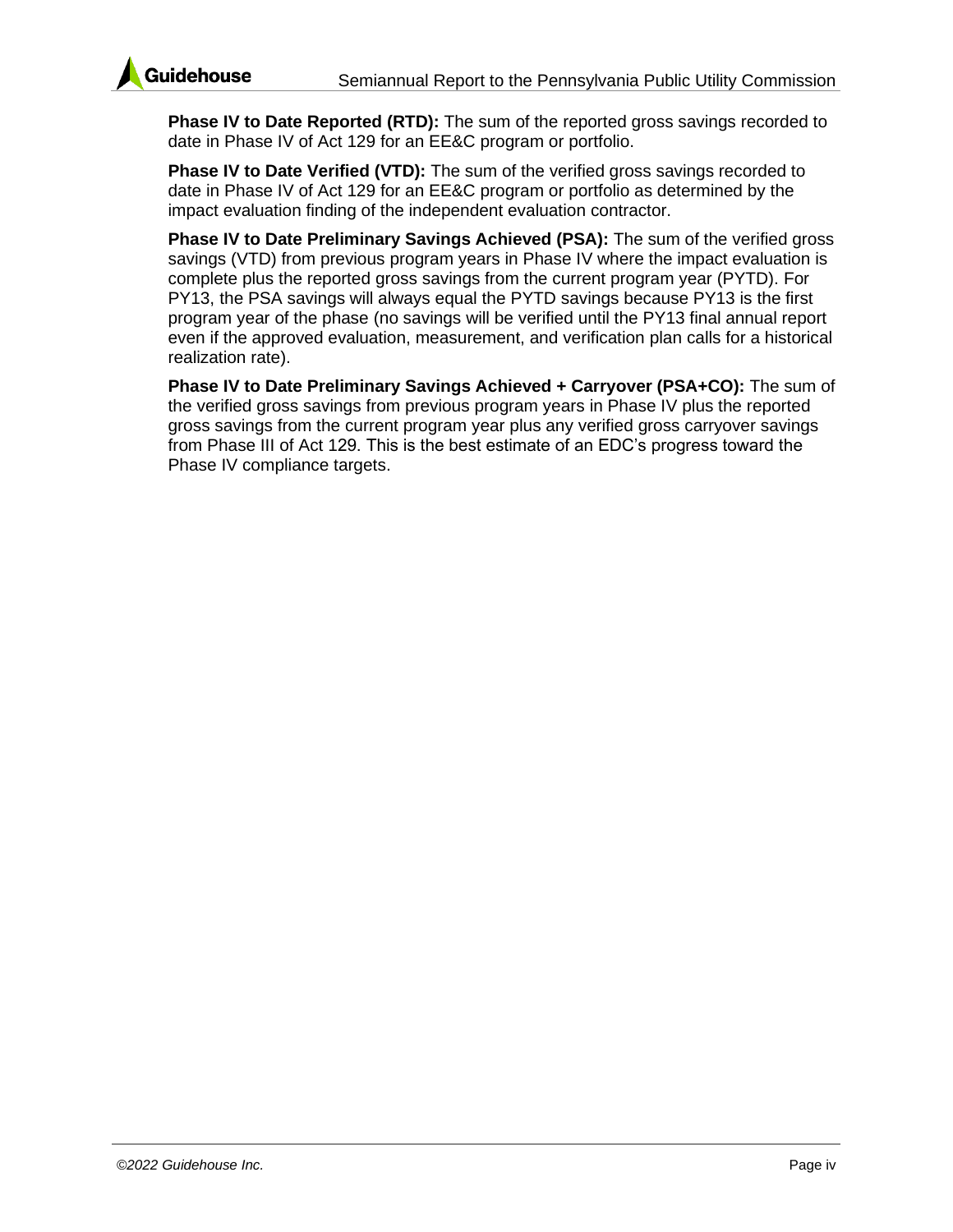

# <span id="page-7-0"></span>**1. Introduction**

Pennsylvania Act 129 of 2008, signed on October 15, 2008, mandated energy savings and demand reduction goals for the largest electric distribution companies (EDCs) in Pennsylvania for Phases I (2008 through 2013), II (2013 through 2016), and III (2016 through 2021). In late 2020, each EDC filed a new Energy Efficiency and Conservation (EE&C) plan with the Pennsylvania Public Utilities Commission (PA PUC) detailing the proposed design of its portfolio for Phase IV. These plans were updated based on stakeholder input and subsequently approved by the PA PUC in 2021.

Implementation of Phase IV of the Act 129 programs began on June 1, 2021. This report documents the progress and effectiveness of the Phase IV EE&C accomplishments for Duquesne Light in program year 13 (PY13), as well as the cumulative accomplishments of the Phase IV programs since inception. This report also documents the energy savings carried over from Phase III. The Phase III carryover savings count toward EDC savings compliance targets for Phase IV.

This report details the participation, spending, and reported gross impacts of the energy efficiency programs during the first 6 months of PY13. Compliance with Act 129 savings goals is ultimately based on verified gross savings. Duquesne Light retained Guidehouse as an independent evaluation contractor for Phase IV of Act 129. Guidehouse is responsible for the measurement and verification (M&V) of the savings and calculation of verified gross savings. The verified gross savings for PY13 energy efficiency programs will be reported in the final annual report, to be filed on September 30, 2022.

Phase IV of Act 129 includes a peak demand reduction goal for Duquesne Light. Unlike previous phases of Act 129, Phase IV peak demand reduction targets must be met through coincident demand reductions from energy efficiency measures. The Act 129 peak demand reduction definition is non-holiday weekdays from 2 p.m. to 6 p.m. in June, July, and August. As in prior phases, compliance with Act 129 peak compliance goals is assessed at the system level so all coincident peak demand impacts are adjusted for line losses.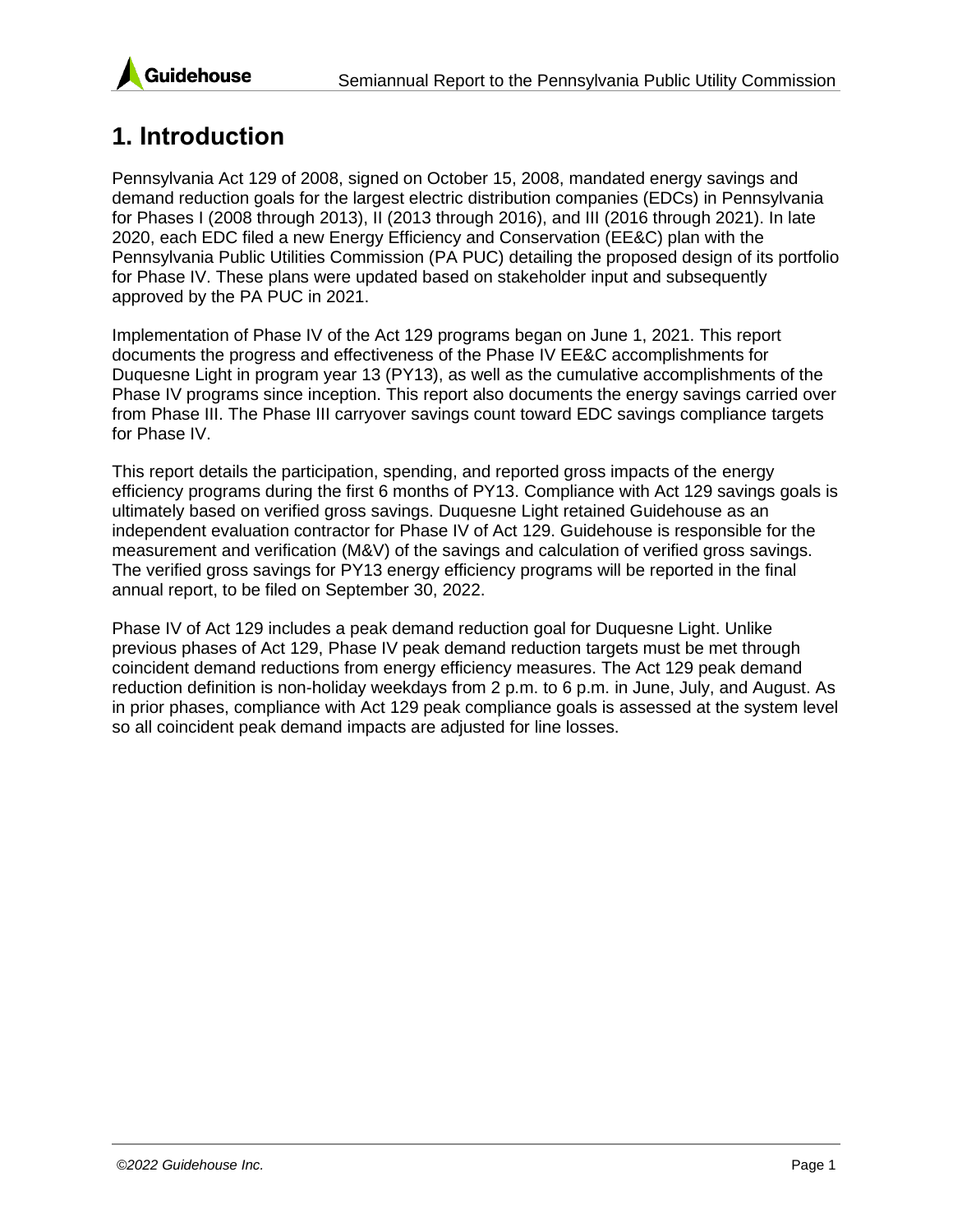





# **PORTFOLIO**

Duquesne Light offers 17 energy efficiency programs to nonresidential, residential, and low income customers in Phase IV.<sup>1</sup>



<sup>1</sup> Duquesne Light, "Revised Phase IV Energy Efficiency and Conservation Plan*".* March 1, 2021. **[https://www.duquesnelight.com/docs/default-source/wattchoice/act-129/eec-phase-iv-plan-revised-march-1-](https://www.duquesnelight.com/docs/default-source/wattchoice/act-129/eec-phase-iv-plan-revised-march-1-2021-puc-approved-march-25-2021.pdf) [2021-puc-approved-march-25-2021.pdf](https://www.duquesnelight.com/docs/default-source/wattchoice/act-129/eec-phase-iv-plan-revised-march-1-2021-puc-approved-march-25-2021.pdf)**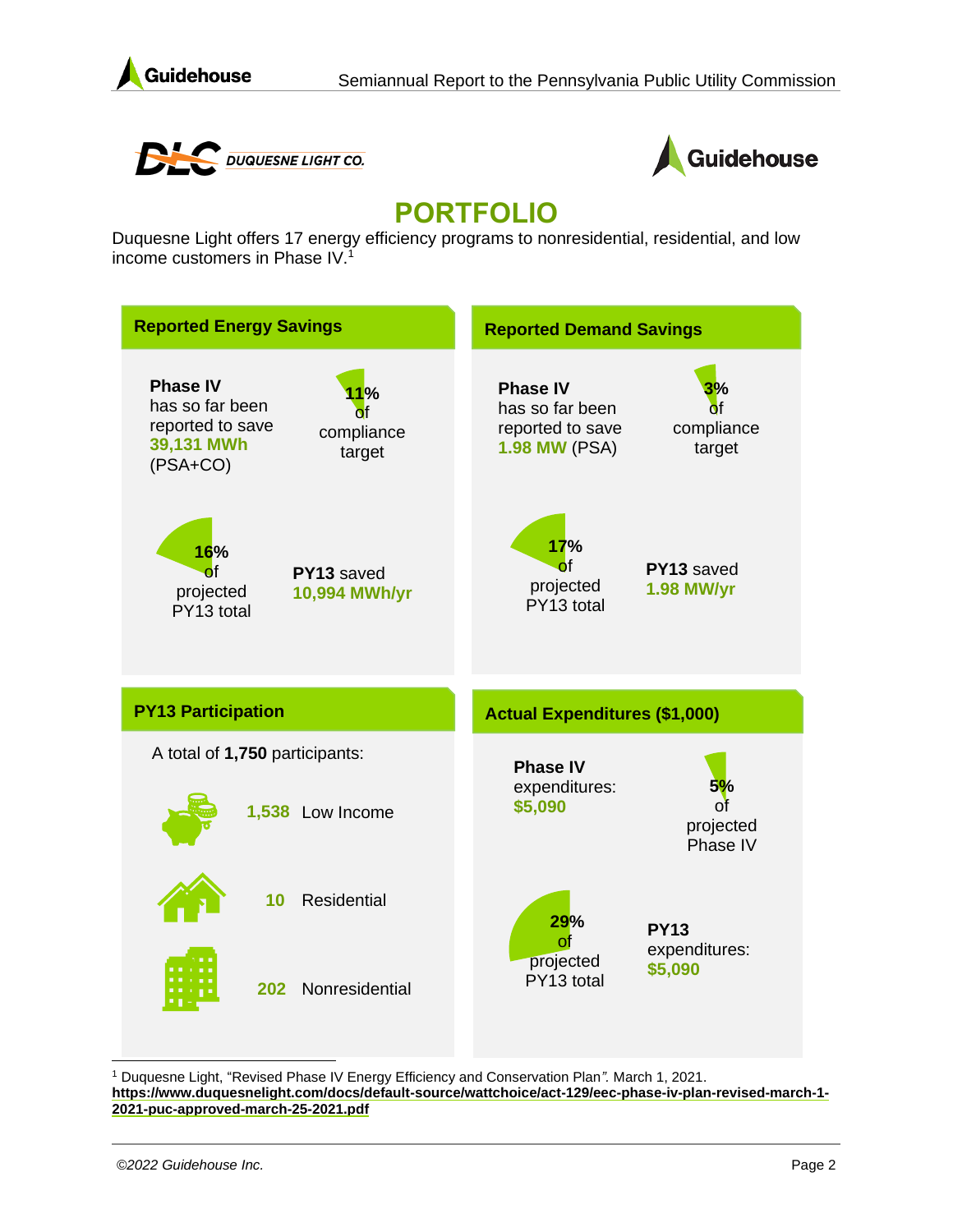# <span id="page-9-0"></span>**2. Summary of Achievements**

### <span id="page-9-1"></span>**2.1 Carryover Savings from Phase III of Act 129**

The PA PUC's Phase IV Implementation Order<sup>2</sup> allowed EDCs to carry over verified savings above the Phase III portfolio and low income savings goals and apply those savings toward Phase IV compliance targets. Duquesne Light has 28,137 MWh/year of portfolio carryover savings and 0 MWh/year of low income carryover savings from Phase III toward its Phase IV energy reduction targets. [Figure 1](#page-9-3) compares Duquesne Light's Phase III verified gross savings total<sup>3</sup> to the Phase III compliance target to illustrate the carryover calculation.

<span id="page-9-3"></span>

**Figure 1. Carryover Savings from Phase III of Act 129**

*Source: Guidehouse*

*Note: Phase III Verified Gross Savings do not include carryover savings from Phase II.* 

Phase III did not include a peak demand reduction target from energy efficiency, so there are no carryover savings toward the Phase IV peak demand reduction target.

### <span id="page-9-2"></span>**2.2 Phase IV Energy Efficiency Achievements to Date**

Since the beginning of PY13 on June 1, 2021, Duquesne Light has claimed:

- 10,994 MWh/yr of reported gross electric energy savings (PYRTD)
- 1.98 MW/yr of reported gross peak demand savings (PYRTD)

Since the beginning of Phase IV of Act 129 on June 1, 2021, Duquesne Light has achieved:

<sup>2</sup> Pennsylvania Public Utility Commission, *Energy Efficiency and Conservation Program* Implementation Order, at Docket No. M-2020-3015228, (*Phase IV Implementation Order*), entered June 18, 2020.

<sup>&</sup>lt;sup>3</sup> Phase III Verified Gross Savings do not include carryover savings from Phase II.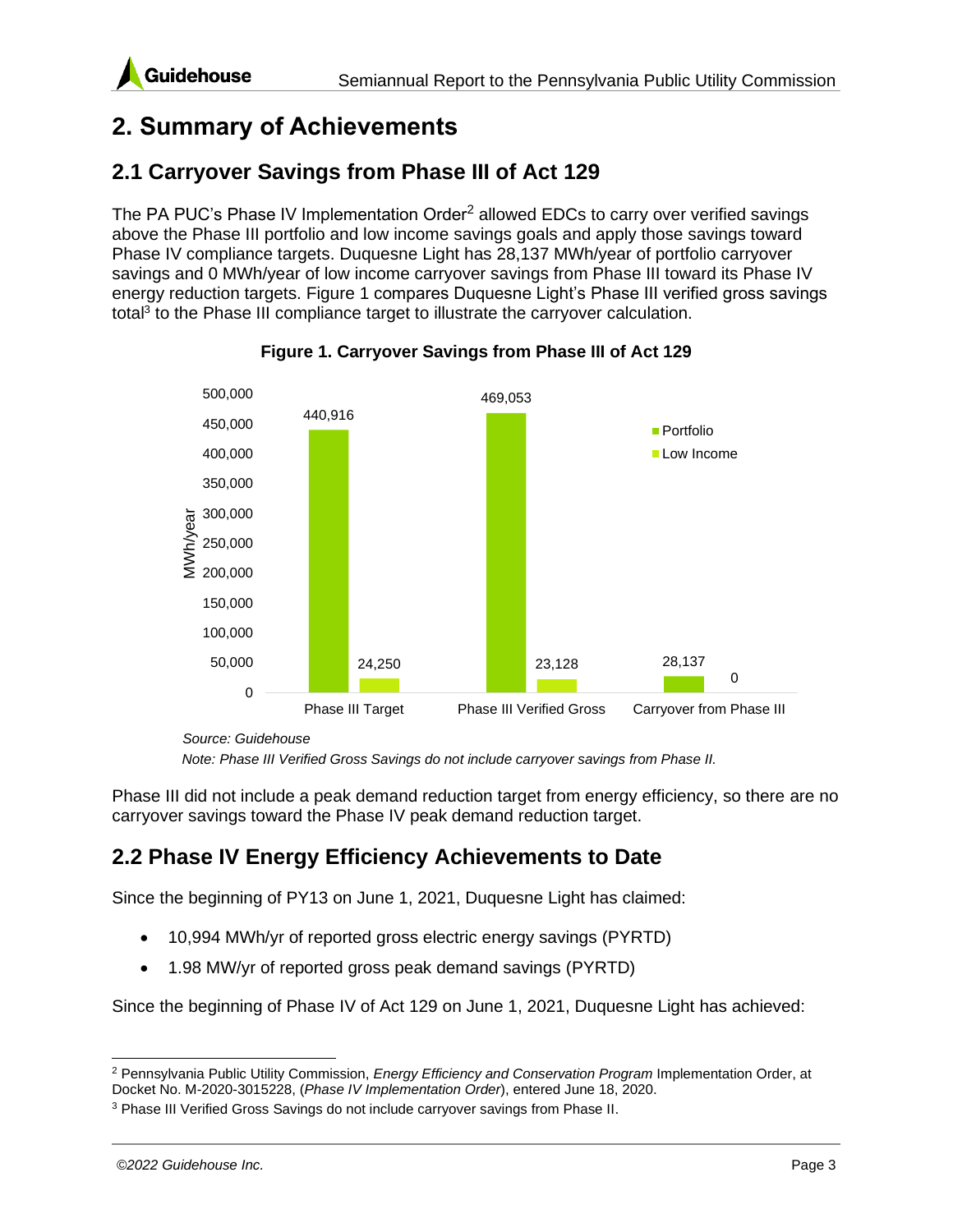- 10,994 MWh/yr of reported gross electric energy savings (RTD)
- 1.98 MW/yr of reported gross peak demand savings (RTD) from energy efficiency programs
- 10,994 MWh/yr of gross electric energy savings (PSA). This total includes verified gross savings from previous Phase IV program years and the PYTD reported gross savings from PY13.
- 1.98 MW/yr of gross peak demand savings (PSA) from energy efficiency programs

Including carryover savings from Phase III, Duquesne Light has achieved:

- 39,131 MWh/yr of PSA+CO energy savings recorded to date in Phase IV
	- $\circ$  This value represents 11% of the May 31, 2026 energy savings compliance target of 348,126 MWh/yr.

[Figure 2](#page-10-0) and [Figure 3](#page-11-0) show Duquesne Light's EE&C Plan progress toward Phase IV energy conservation and peak demand reduction compliance targets.

<span id="page-10-0"></span>

#### **Figure 2. Performance toward Phase IV Portfolio Energy Target**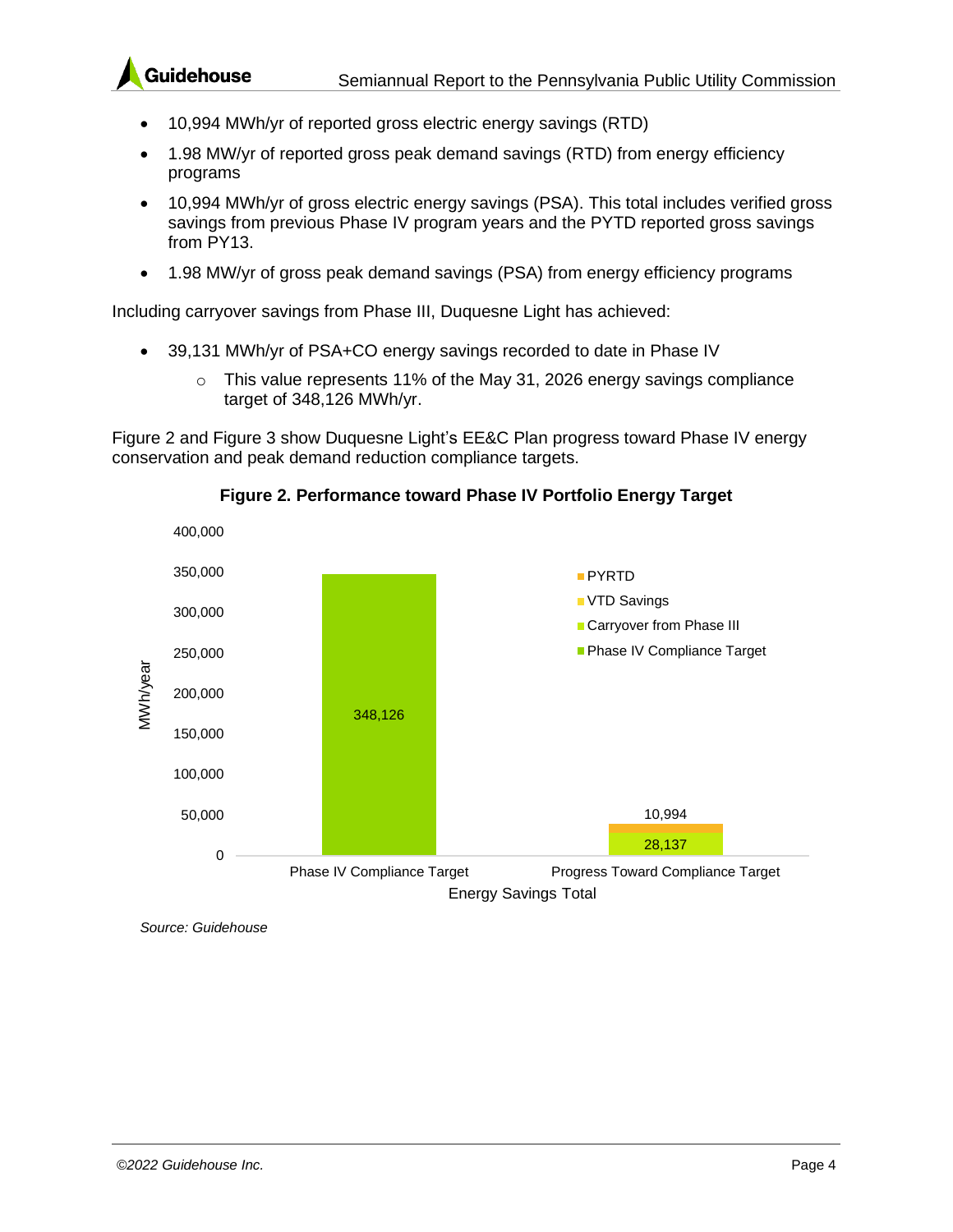<span id="page-11-0"></span>

**Figure 3. Performance toward Phase IV Portfolio Peak Demand Target**



The Phase IV Implementation Order directed EDCs to offer conservation measures to the low income customer segment based on the proportion of electric sales attributable to low income households. The proportionate number of measures targeted for Duquesne Light is 8.4%. Duquesne Light offers 329 EE&C measures to its residential and nonresidential customer classes. Of the 329 measures, 30 measures are available to the low income customer segment at no cost to the customer<sup>4</sup>. This represents 9.1% of the total measures offered in the EE&C plan and exceeds the proportionate number of measures targeted.

The PA PUC also established a low income energy savings target of 5.3% of the portfolio savings goal. The low income savings target for Duquesne Light is 18,566 MWh/yr and is based on verified gross savings. [Figure 4](#page-12-2) compares the PSA+CO performance to date for the low income customer segment to the Phase IV savings target. Based on the latest available information, Duquesne Light has achieved 4% of the Phase IV low income energy savings target.

<sup>4</sup> Duquesne Light, "Revised Phase IV Energy Efficiency and Conservation Plan*",* March 1, 2021, Table 7A: Eligible Measures-Residential (page 144) and Table 7B: Eligible Measures- Non-Residential (page 146).**[https://www.duquesnelight.com/docs/default-source/wattchoice/act-129/eec-phase-iv-plan-revised](https://www.duquesnelight.com/docs/default-source/wattchoice/act-129/eec-phase-iv-plan-revised-march-1-2021-puc-approved-march-25-2021.pdf)[march-1-2021-puc-approved-march-25-2021.pdf](https://www.duquesnelight.com/docs/default-source/wattchoice/act-129/eec-phase-iv-plan-revised-march-1-2021-puc-approved-march-25-2021.pdf)**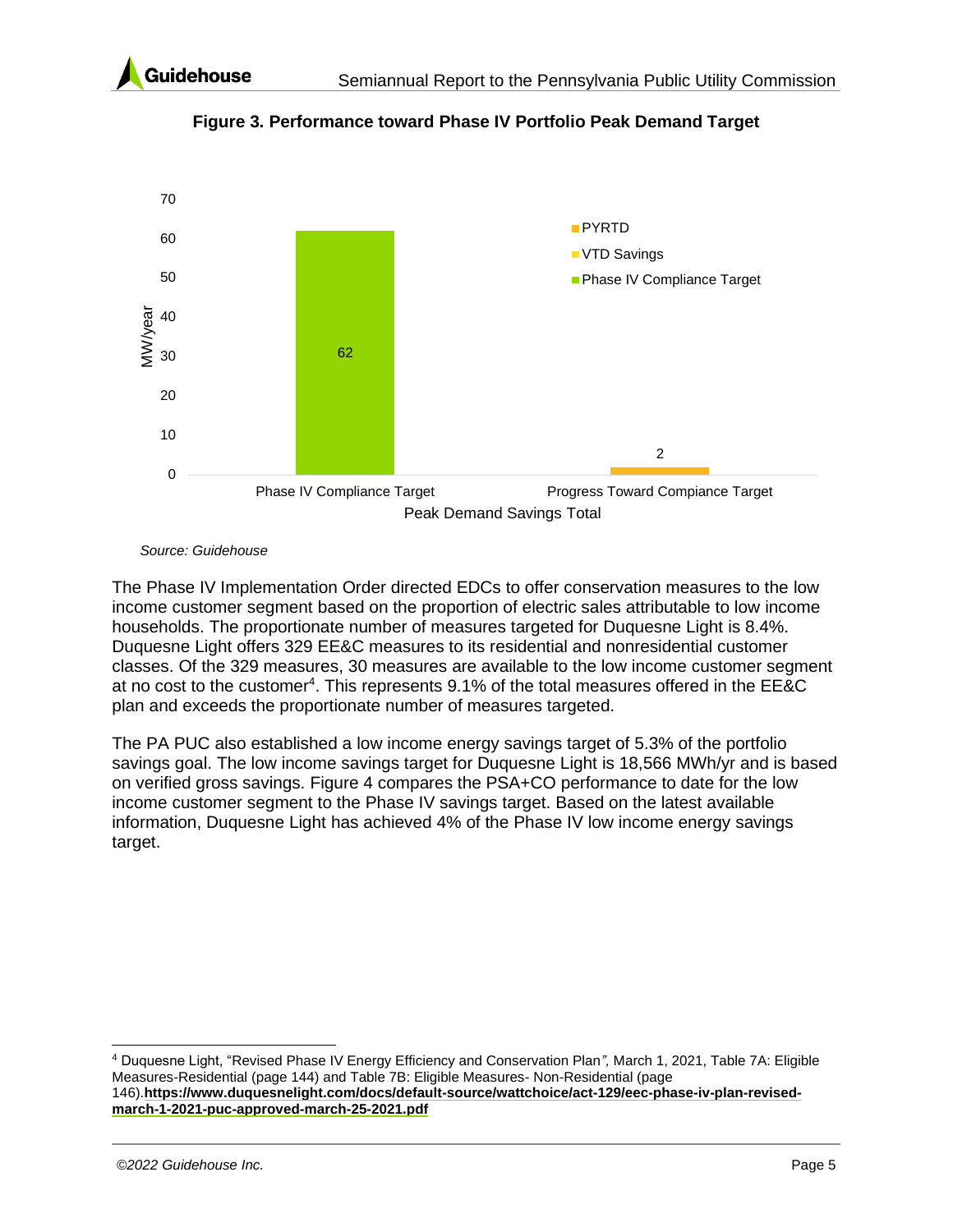

<span id="page-12-2"></span>**Figure 4. EE&C Plan Performance toward Phase IV Low Income Compliance Target**

*Source: Guidehouse*

### <span id="page-12-0"></span>**2.3 Phase IV Performance by Customer Segment**

[Table 1](#page-12-1) presents the participation, savings, and spending by customer sector for PY13. The residential, small C&I, and large C&I sectors are defined by EDC tariff and the residential low income and governmental/educational/nonprofit (GNI) sector were defined by statute (66 Pa. C.S. § 2806.1). The residential low income segment is a subset of the residential customer class, and the GNI segment includes customers who are part of the small commercial and industrial (C&I) or large C&I rate classes. The savings, spending, and participation values for the low income segment has been removed from the parent sectors in [Table 1.](#page-12-1) Pursuant to the Commission's Implementation Order for Phase IV, Duquesne Light will not offer a specialized program, but will report the savings associated with the GNI customers participating in the Non-Residential programs. The savings, spending, and participation values for the GNI segment are shown in [Table 1,](#page-12-1) but have not been removed from the parent sectors.

<span id="page-12-1"></span>

| <b>Parameter</b>     | <b>Residential</b><br>(Non-Low)<br>Income) | <b>Residential</b><br>Low<br><b>Income</b> | <b>Small C&amp;I</b> | <b>Large C&amp;I</b> | GNI*  | Total** |
|----------------------|--------------------------------------------|--------------------------------------------|----------------------|----------------------|-------|---------|
| No. of Participants  | 10                                         | 1,538                                      | 137                  | 65                   | 107   | 1,750   |
| PYRTD MWh/yr         | 50                                         | 806                                        | 3,728                | 6,410                | 1.856 | 10,994  |
| PYRTD MW/yr          | 0.00                                       | 0.07                                       | 0.65                 | 1.26                 | 0.31  | 1.98    |
| Incentives (\$1,000) | \$0                                        | \$2                                        | \$305                | \$433                | \$153 | \$740   |

**Table 1. PY13 Summary Statistics by Customer Segment**

\*Small C&I and large C&I are the total savings associated with their respective sector, including projects that fall under GNI. GNI values have been provided for informational purposes only.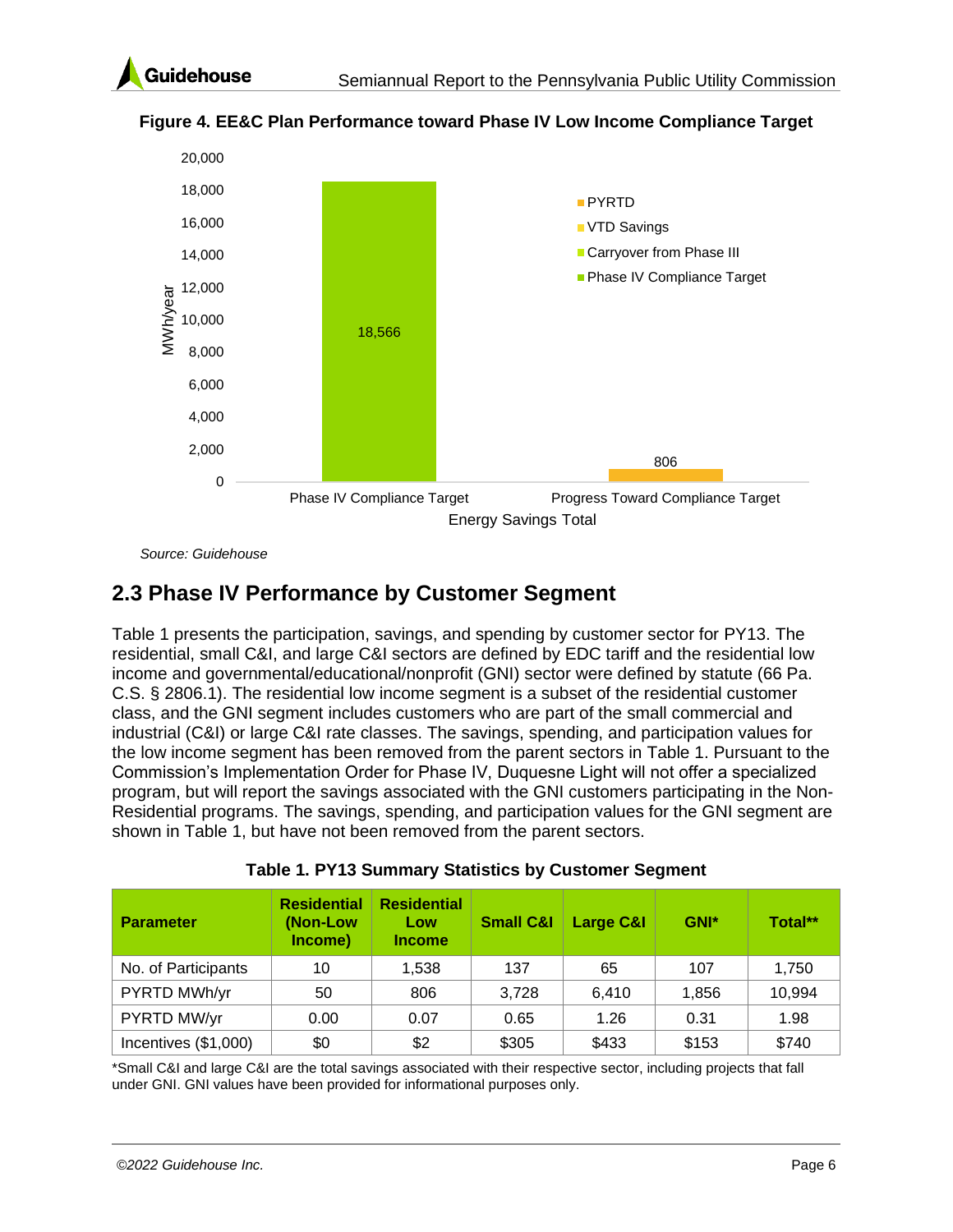

\*\*Total values do not include values in the GNI column because GNI participation and savings data is already reflected in the small C&I and large C&I columns.

*Source: Guidehouse*

[Table 2](#page-13-0) summarizes plan performance by sector since the beginning of Phase IV.

<span id="page-13-0"></span>

| <b>Parameter</b>     | <b>Residential</b> | Low<br><b>Income</b> | <b>Small C&amp;I</b> | Large C&I | GNI*  | Total** |
|----------------------|--------------------|----------------------|----------------------|-----------|-------|---------|
| No. of Participants  | 10                 | 1,538                | 137                  | 65        | 107   | 1,750   |
| PSA MWh/yr           | 50                 | 806                  | 3,728                | 6.410     | 1,856 | 10,994  |
| PSA MW/yr            | 0.00               | 0.07                 | 0.65                 | 1.26      | 0.31  | 1.98    |
| Incentives (\$1,000) | \$0                | \$2                  | \$305                | \$433     | \$153 | \$740   |

#### **Table 2. Phase IV Summary Statistics by Customer Segment**

\*Small C&I and Large C&I are the total savings associated with their respective sector, including projects that fall under GNI. GNI values have been provided for informational purposes only.

\*\*Total values do not include values in the GNI column because GNI participation and savings data is already reflected in the Small C&I and Large C&I columns.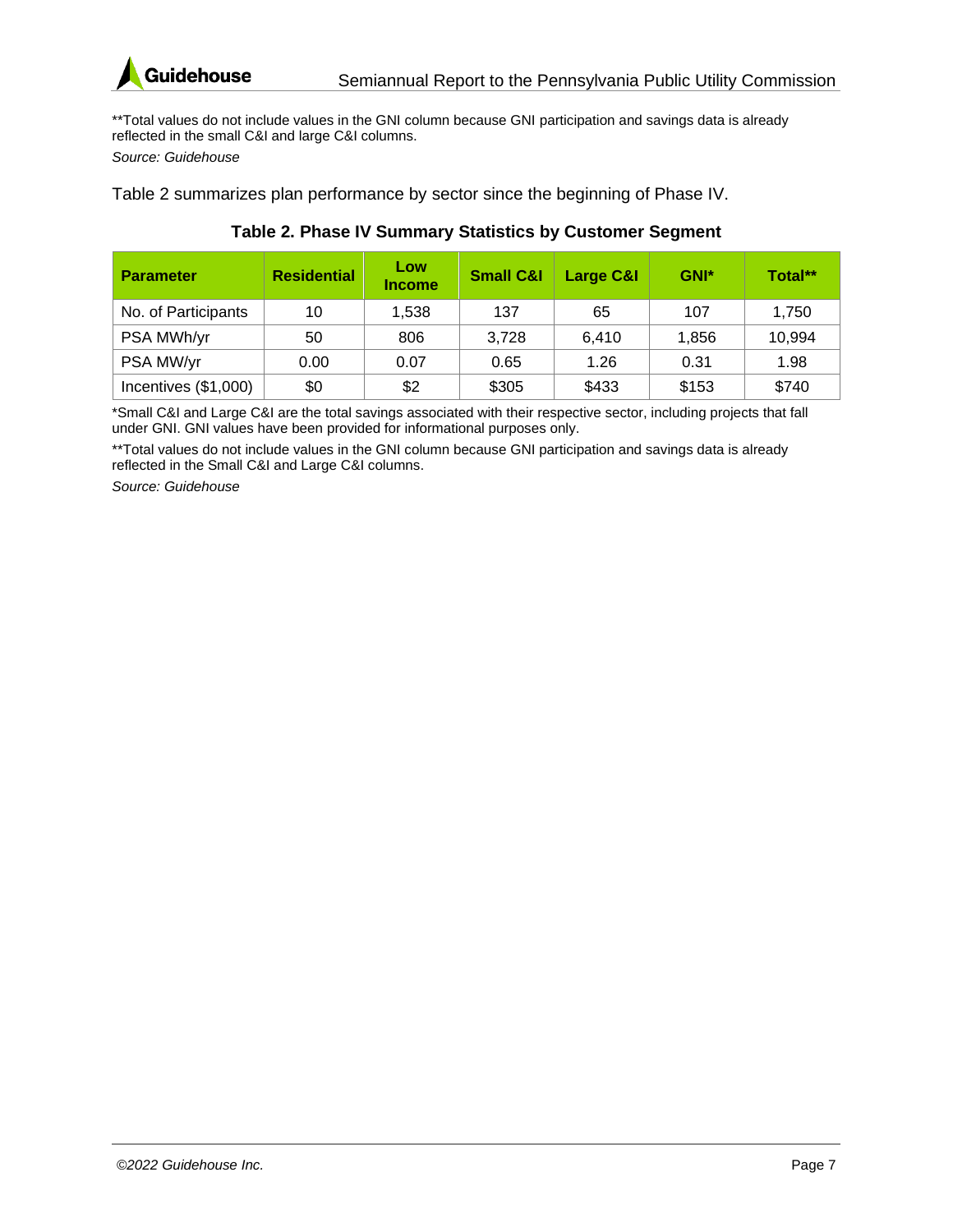

# <span id="page-14-0"></span>**3. Updates and Findings**

### <span id="page-14-1"></span>**3.1 Implementation Updates and Findings**

Duquesne Light's Phase IV EE&C Plan includes programs that are being continued as previously implemented in Phase III, modified based on previous years' experience implementing them, and newly added programs. The new programs include Small Business Virtual Commissioning, Large Business Virtual Commissioning, and Residential Midstream Incentives. Additionally, Duquesne Light also designed, developed, and updated a new system, PMRS 2.0, for tracking, managing, and reporting measure, project, program, and portfolio activities for Phase IV. Participation rates for PY13 are lower than expected to date due to program ramp up for new and modified programs; the team expects increased participation in the second half of PY13. A summary of the Phase IV programs and implementation to date is as follows:

#### **Residential Programs:**

- **Upstream Incentives:** No program activity is reported to date in PY13. This new program is expected to ramp up in the second half of the program year.
- **Midstream Incentives:** No program activity is reported to date in PY13. This new program is expected to ramp up in the second half of the program year.
- **Downstream Incentives:** To date, the program has reported savings from community events and sweepstakes giveaways. Activity in the other components of the program is expected to ramp up in the second half of the program year.
- **Appliance Recycling:** No program activity is reported to date in PY13. This new program is expected to ramp up in the second half of the program year.
- **Low Income Energy Efficiency:** Activities include a walkthrough audit for single-family and multifamily dwellings and a thorough audit for single-family homes where participants receive additional direct install measures. Participation increased from Q1 to Q2, and the program is expected to continue to ramp up in the second half of the year.
- **Residential Behavioral and Low Income Residential Behavioral:** These programs will continue to operate similar to Phase III with the introduction of new cohorts, which will be launched for additional low income and market rate customers.

#### **Small Business Programs:**

- **Small Business Direct Install (SBDI):** Projects labeled as small multifamily housing retrofit in PMRS are reported under the SBDI program. This includes one project completed in PY13 Q1-2. Six other projects are labeled as SBDI in PMRS in PY13 Q1-2; these projects were initiated in Phase III but delivered and paid for in Phase IV. In Phase III these six projects would have been reported under the Public Agency Partnership program.
- **Small Business Solutions:** Small Business Solutions, targeting non-residential customers with demand <300kW, and show increased participation from Q1 to Q2.
- **Small Business Midstream Solutions:** Program currently includes lighting measures. HVAC measures are expected to be introduced later in PY13.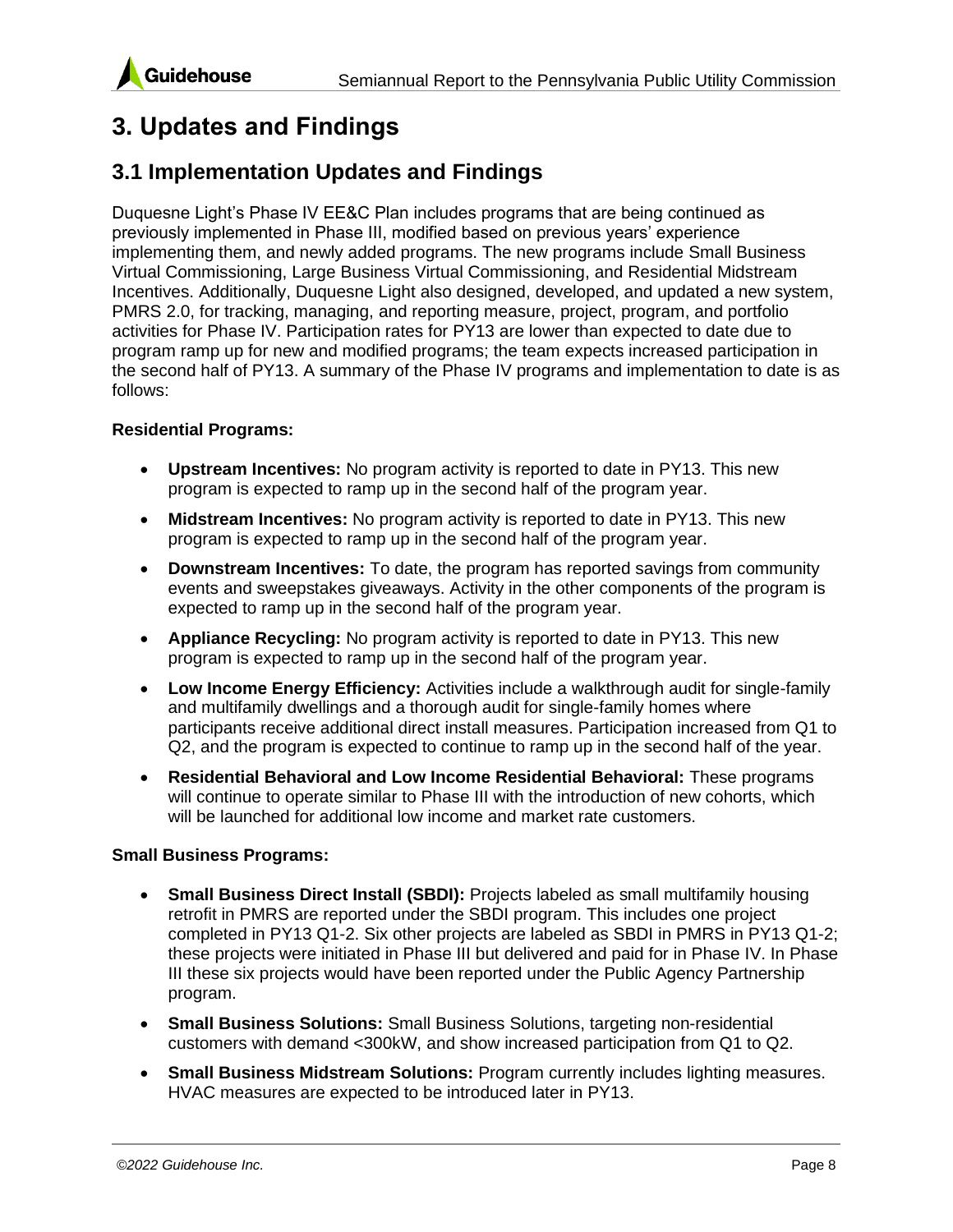



• **Small Business Virtual Commissioning:** No program activity is reported to date in PY13. This new program is expected to ramp up in the second half of the program year.

#### **Large Business Programs:**

- **Large Business Solutions:** Large Business Solutions, targeting non-residential customers with demand ≥300kW, shows increased participation from Q1 to Q2.
- **Large Business Midstream Solutions:** The program currently includes lighting measures. HVAC measures are expected to be introduced later in PY13.
- **Large Business Virtual Commissioning:** No program activity is reported to date in PY13. This new program is expected to ramp up in the second half of the program year.

#### <span id="page-15-0"></span>**3.2 Evaluation Updates and Findings**

This section summarizes evaluation highlights of Duquesne Light's progress in Phase IV. Guidehouse prepared a Phase IV evaluation plan that describes all activities planned for PY13 and Phase IV. Guidehouse received and addressed statewide evaluator (SWE) comments regarding the plan. Guidehouse plans to follow the planned evaluation activities consistent with the Phase IV evaluation plan for each program for PY13, which [Table 3](#page-16-0) summarizes. In case of any necessary deviations from the plan, Guidehouse will inform, discuss, and agree with Duquesne Light and SWE in advance of pursuing any changes.

Guidehouse will prepare and submit nonresidential and residential program sample design memorandums that will describe stratification, sample targets, and research methods the team will use to gather information for the programs that are the focus of verification efforts in PY13. These sample design memos will be submitted for SWE's review by February 28, 2022.

Thus far, Guidehouse has provided responses to the SWE's PY13 quarterly data requests for Q1 and Q2. This included data and project files from the various programs to demonstrate program activity to date.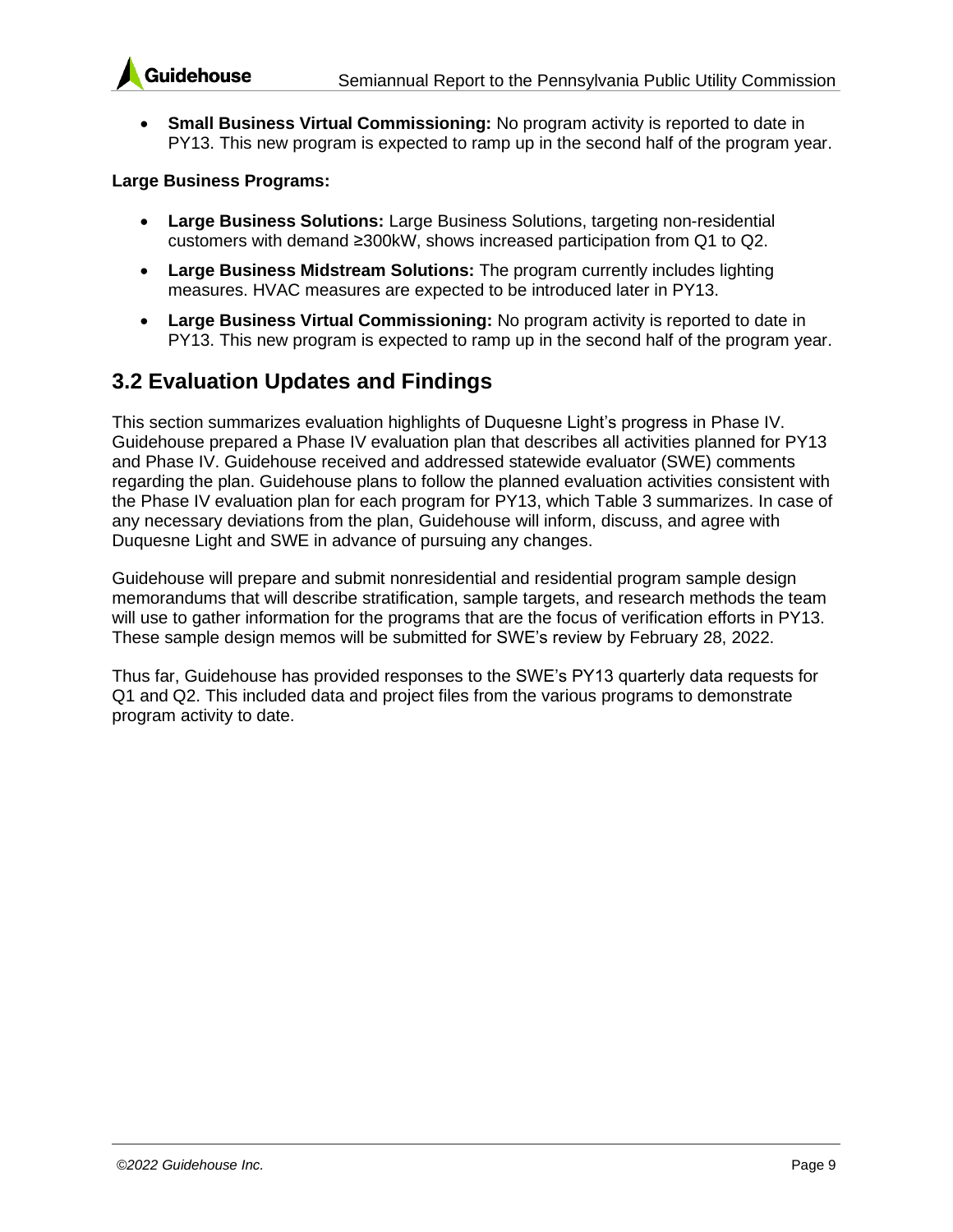

<span id="page-16-0"></span>

|                                                | <b>Projected</b> |           |                |              | <b>Impact</b>  |                                       |              | <b>Progress/NTG</b> |                           |              |             |             |
|------------------------------------------------|------------------|-----------|----------------|--------------|----------------|---------------------------------------|--------------|---------------------|---------------------------|--------------|-------------|-------------|
|                                                | <b>MWh</b>       | <b>MW</b> | <b>PY13</b>    | <b>PY14</b>  | <b>PY15</b>    | <b>PY16</b>                           | <b>PY17</b>  | <b>PY13</b>         | <b>PY14</b>               | <b>PY15</b>  | <b>PY16</b> | <b>PY17</b> |
| <b>Residential</b>                             |                  |           |                |              |                |                                       |              |                     |                           |              |             |             |
| Upstream<br>Incentives                         | 3.7%             | 2.1%      | X              | X            | X              | X                                     | $\mathsf{X}$ | $\star$             | $\boldsymbol{\mathsf{X}}$ | $\star$      | $\star$     | $\star$     |
| Midstream<br>Incentives                        | 0.2%             | 0.2%      | U              | $\mathsf{X}$ | $\star$        | $\star$                               | $\star$      | $\star$             | X                         | $\star$      | $\star$     | $\star$     |
| Downstream<br>Incentives                       | 6.4%             | 3.9%      | $\pmb{\times}$ | $\star$      | $\pmb{\times}$ | $\star$                               | X            | $\mathsf{X}$        | $\star$                   | $\star$      | $\star$     | $\star$     |
| Appliance<br>Recycling                         | 3.4%             | 2.7%      | $\sf X$        | $\star$      | $\mathsf{X}$   | $\star$                               | $\star$      | $\star$             | $\star$                   | $\times$     | $\star$     | $\star$     |
| Residential<br>Behavioral                      | 10.8%            | 8.1%      | $\mathsf{X}$   | $\mathsf{X}$ | $\pmb{\times}$ | $\boldsymbol{\mathsf{X}}$             | $\mathsf{X}$ | $\star$             | $\star$                   | $\mathsf{P}$ | $\star$     | $\star$     |
| Low Income<br>Behavioral                       | 1.3%             | 0.9%      | $\mathsf{X}$   | $\mathsf{X}$ | $\mathsf{X}$   | $\mathsf{X}$                          | $\mathsf{X}$ | $\star$             | $\star$                   | P            | $\star$     | $\star$     |
| Low Income<br><b>Energy Efficiency</b>         | 4.5%             | 2.8%      | U              | X            | $\star$        | $\sf X$                               | $\star$      | $\star$             | P                         | $\star$      | $\star$     | $\star$     |
| <b>Small/Medium</b><br>C&I                     |                  |           |                |              |                |                                       |              |                     |                           |              |             |             |
| <b>Small Business</b><br><b>Direct Install</b> | 6.2%             | 6.7%      | $\mathsf{X}$   | $\star$      | X              | $\star$                               | $\star$      | $\mathsf{X}$        | $\star$                   | $\star$      | $\star$     | $\star$     |
| <b>Small Business</b><br>Solutions             | 13.6%            | 12.8%     |                |              |                | Uses a 2-year rolling sample approach |              | $\star$             | $\mathsf{X}$              | $\star$      | $\star$     | $\star$     |
| <b>Small Business</b><br>Midstream             | 7.4%             | 10.1%     | $\mathsf{X}$   | $\star$      | $\pmb{\times}$ | $\star$                               | $\star$      | D                   | $\star$                   | $\times$     | $\star$     | $\star$     |
| <b>Small Virtual</b><br>Commissioning          | 1.6%             | 3.3%      | U              | $\sf X$      | $\star$        | $\sf X$                               | $\star$      | $\star$             | $\star$                   | $\sf X$      | $\star$     | $\star$     |
| Large C&I                                      |                  |           |                |              |                |                                       |              |                     |                           |              |             |             |
| Large Business<br>Solutions*                   | 33.1%            | 33.7%     |                |              |                | Uses a 2-year rolling sample approach |              | $\star$             | X                         | $\star$      | N           | $\star$     |

#### **Table 3. Schedule of Major Evaluation Activities Involving Primary Research for Each Program**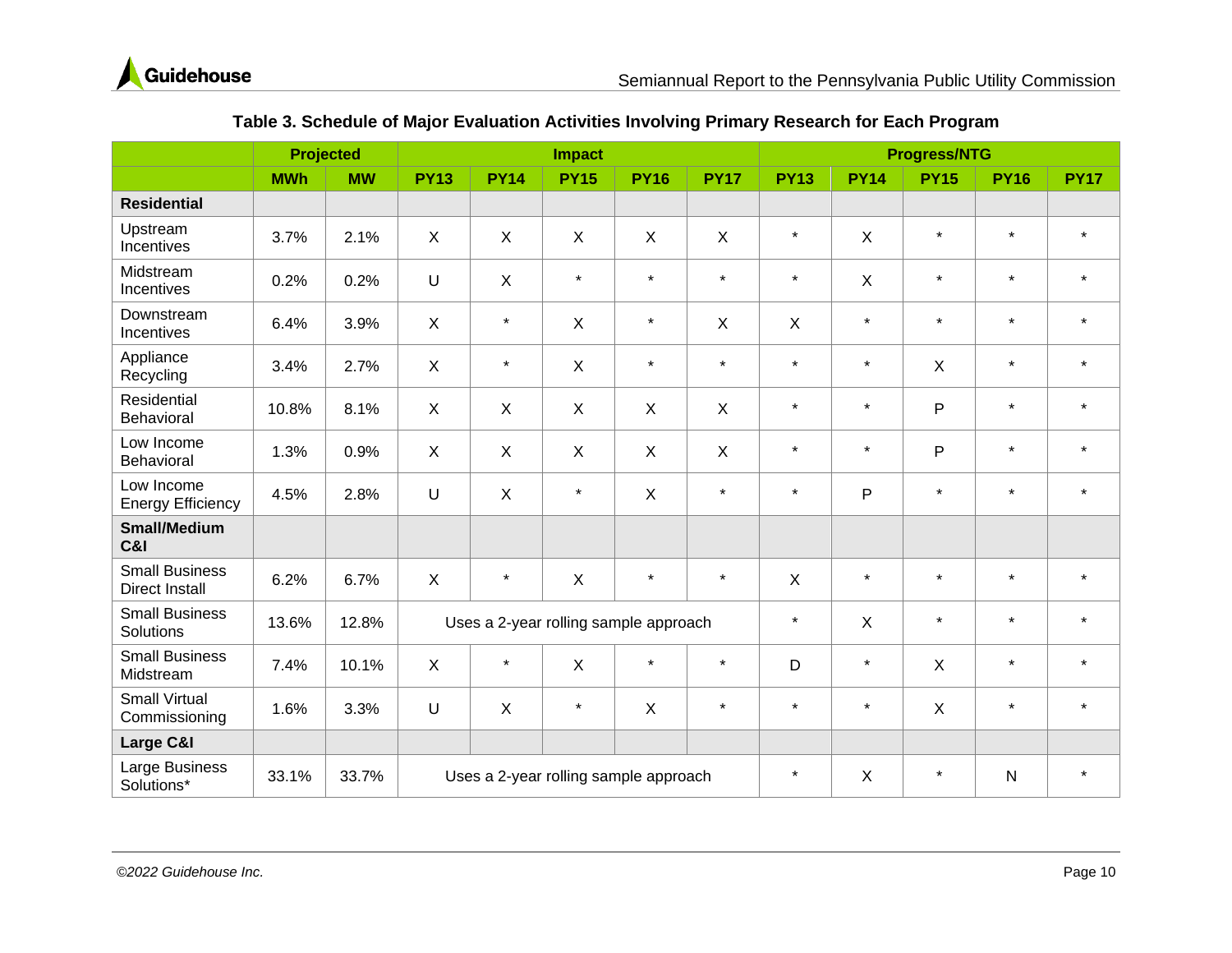

|                                | <b>Projected</b> |           |             | <b>Impact</b> |             |                   | <b>Progress/NTG</b> |             |             |             |             |             |
|--------------------------------|------------------|-----------|-------------|---------------|-------------|-------------------|---------------------|-------------|-------------|-------------|-------------|-------------|
|                                | <b>MWh</b>       | <b>MW</b> | <b>PY13</b> | <b>PY14</b>   | <b>PY15</b> | <b>PY16</b>       | <b>PY17</b>         | <b>PY13</b> | <b>PY14</b> | <b>PY15</b> | <b>PY16</b> | <b>PY17</b> |
| Large Business<br>Midstream    | 6.8%             | 10.5%     | Χ           | $\star$       | ∧           | $\star$           | $\star$             | D           |             |             | $\star$     |             |
| Large Virtual<br>Commissioning | 1.1%             | 2.2%      |             | Χ             | $\star$     | $\checkmark$<br>∧ | $\star$             | $\star$     |             | X           | $\star$     |             |
| <b>Portfolio</b>               | 100%             | 100%      |             |               |             |                   |                     |             |             |             |             |             |

\* Uses realization rate values from the most recent evaluation activities based on previous years.

X: Guidehouse will conduct verification and/or primary research for impact evaluation activities and/or primary research for process/NTG activities.

U: Savings will be unverified for this program year.

P: Guidehouse will conduct process evaluation only for this year for this program.

D: Guidehouse will conduct only market actor assessment via distributor interviews for this year for this program.

N: Guidehouse will conduct only NTG assessment for this year for this program*.*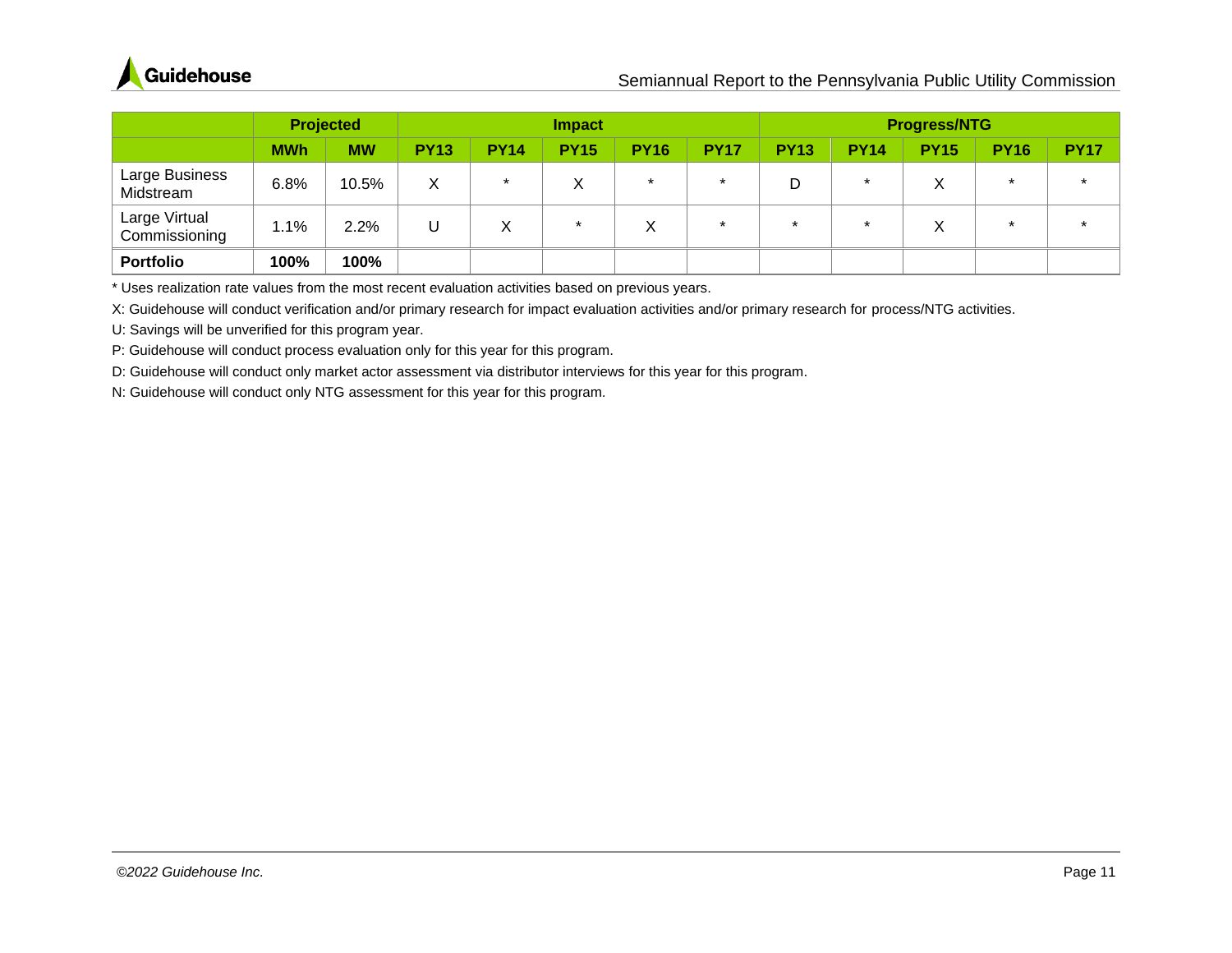

### <span id="page-18-0"></span>**4. Summary of Participation by Program**

Participation is defined differently for certain programs depending on the program delivery channel and data tracking practices. The nuances of the participant definition vary by program, and within elements of a given program. The following bullets summarize Phase IV participation counting logic by program, and [Table 4](#page-18-1) provides the current participation totals for PY13 and Phase IV.

- The Residential Energy Efficiency program includes seven components:
	- $\circ$  For appliance recycling, participation is equal to the number of distinct account numbers in the program tracking data, within a given program year
	- $\circ$  For direct install audit and downstream, participation is equal to the number of distinct account numbers in the program tracking data, within a given program year
	- $\circ$  For midstream, participation is equal to the number of distinct account numbers in the program tracking data, within a given program year
	- $\circ$  For home energy reports, participation is the number of unique customers who receive the report
	- $\circ$  For upstream and giveaways, participation cannot be accurately collected due to the nature of the program/component and therefore are not counted.
- The Commercial Prescriptive program includes two components:
	- $\circ$  For downstream, direct install, and virtual commissioning (VCx), participation is equal to the number of distinct account numbers in the program tracking data, within a given program year
	- $\circ$  For midstream, participation is equal to the number of distinct account numbers in the program tracking data, within a given program year

<span id="page-18-1"></span>

| <b>Program</b>                                            | <b>Component</b>                                | <b>PYTD Participation</b> | <b>P4TD</b><br><b>Participation</b> |
|-----------------------------------------------------------|-------------------------------------------------|---------------------------|-------------------------------------|
| <b>Appliance Recycling</b>                                | <b>Appliance Recycling</b>                      |                           |                                     |
| Residential<br>Downstream Incentives                      | Downstream, Direct Install<br>Audits, Giveaways | 10                        | 10                                  |
| <b>Residential Midstream</b><br>Incentives                | Midstream                                       |                           |                                     |
| <b>Residential Upstream</b><br>Incentives                 | Upstream                                        |                           |                                     |
| <b>Residential Behavioral</b><br><b>Energy Efficiency</b> | Home Energy Reports                             |                           |                                     |
| Low Income Energy<br>Efficiency                           | Downstream, Direct Install<br>Audits, Giveaways | 1,538                     | 1,538                               |
| Low Income Behavioral<br>Efficiency                       | Home Energy Reports                             |                           |                                     |

#### **Table 4. EE&C Plan Participation by Program Component**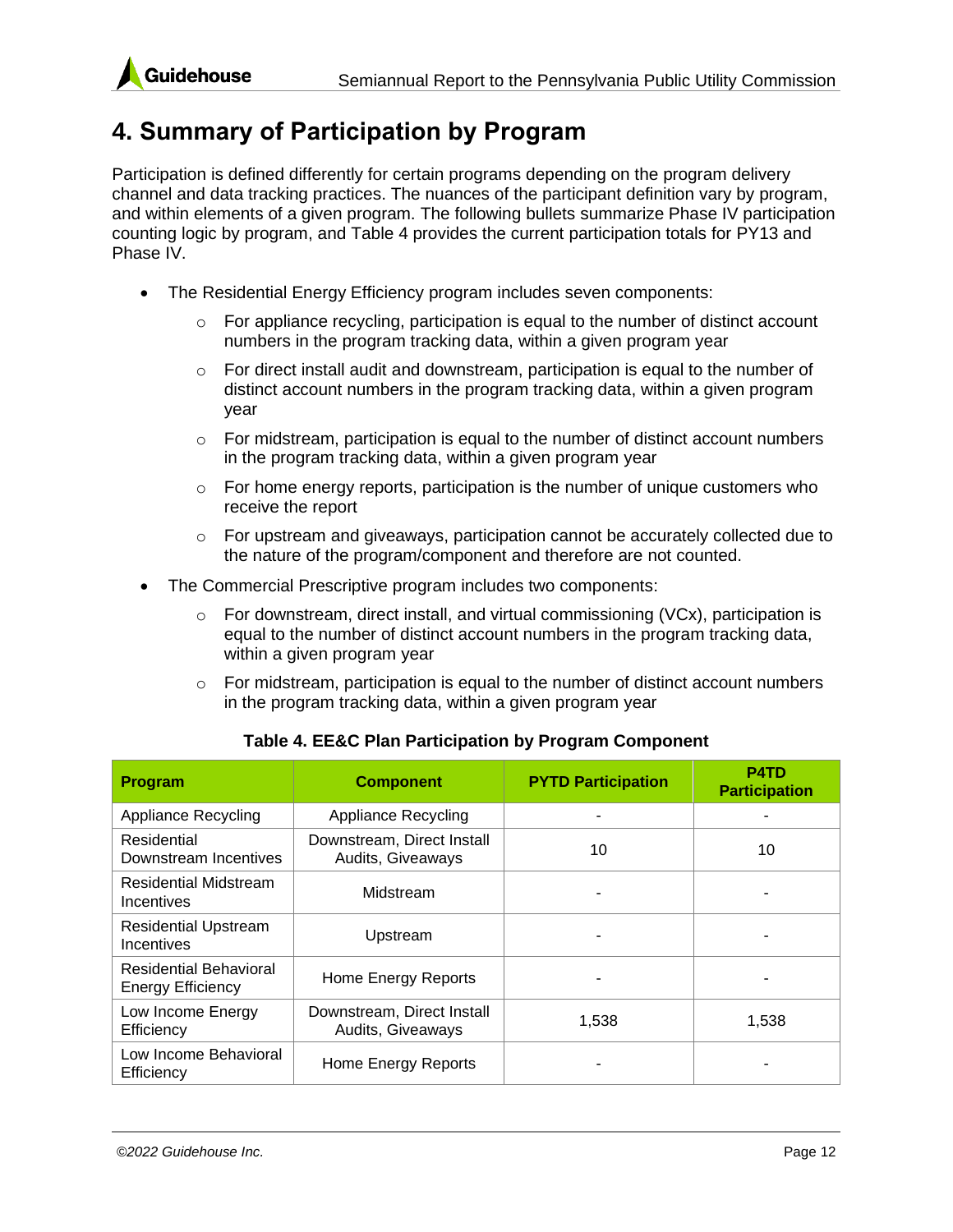

| Program                                                      | <b>Component</b>      | <b>PYTD Participation</b> | P <sub>4</sub> T <sub>D</sub><br><b>Participation</b> |
|--------------------------------------------------------------|-----------------------|---------------------------|-------------------------------------------------------|
| <b>Small Business Direct</b><br>Install                      | <b>Direct Install</b> | $\overline{7}$            | 7                                                     |
| <b>Small Business</b><br>Solutions                           | Downstream            | 49                        | 49                                                    |
| <b>Small Business</b><br><b>Midstream Solutions</b>          | Midstream             | 81                        | 81                                                    |
| <b>Small Business Virtual</b><br>Commissioning               | <b>VCx</b>            |                           |                                                       |
| Large Commercial<br><b>Business Solutions</b>                | Downstream            | 29                        | 29                                                    |
| Large Commercial<br><b>Business Midstream</b><br>Solutions   | Midstream             | 22                        | 22                                                    |
| Large Commercial<br><b>Business Virtual</b><br>Commissioning | <b>VCx</b>            |                           |                                                       |
| Large Industrial<br><b>Business Solutions</b>                | Downstream            | $\overline{7}$            | $\overline{7}$                                        |
| Large Industrial<br><b>Business Midstream</b><br>Solutions   | Midstream             | $\overline{7}$            | 7                                                     |
| Large Industrial<br><b>Business Virtual</b><br>Commissioning | <b>VCx</b>            |                           |                                                       |
| <b>Total</b>                                                 |                       | 1,750                     | 1,750                                                 |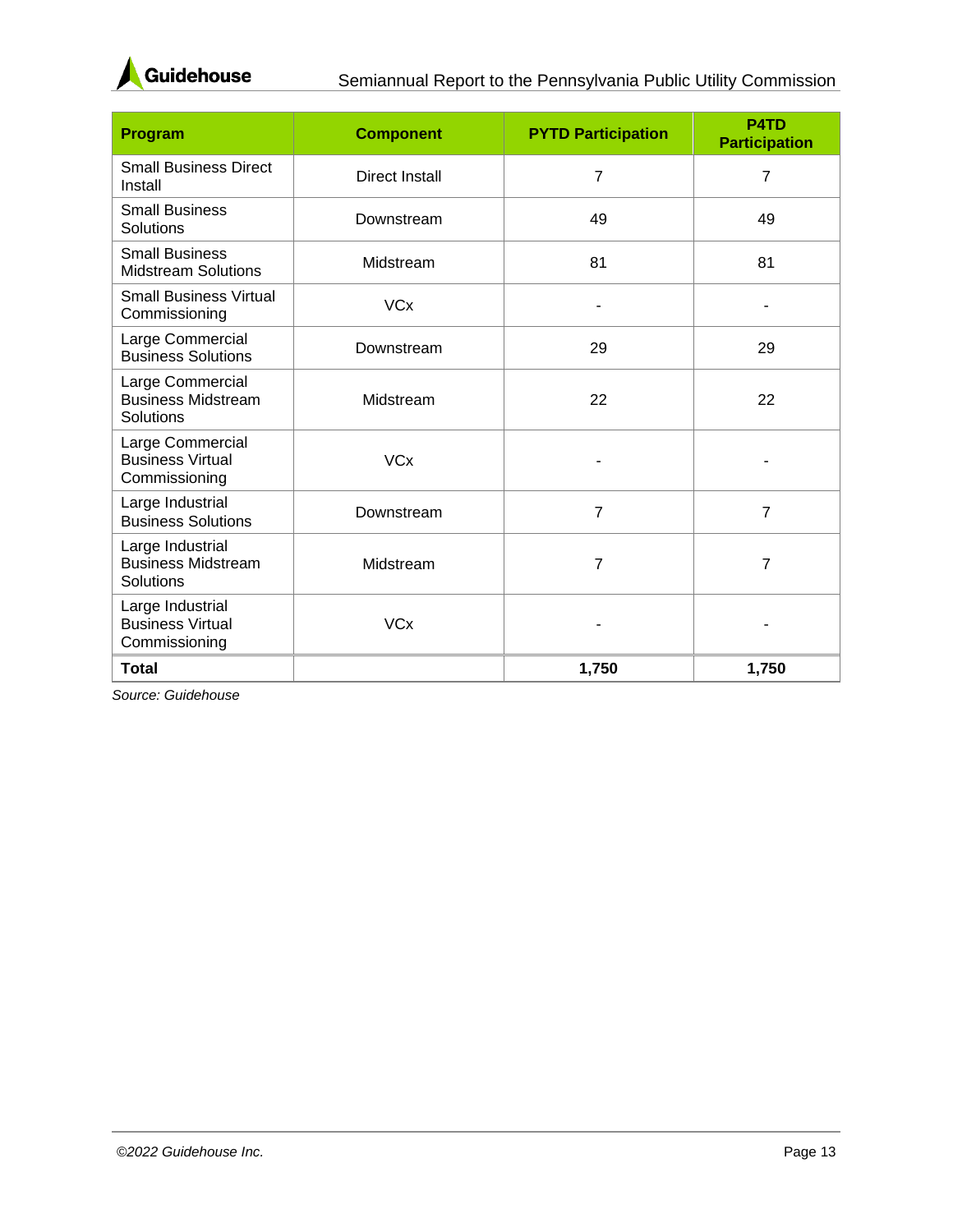

### <span id="page-20-0"></span>**5. Summary of Energy Impacts by Program**

[Figure 5](#page-20-1) summarizes the PYTD reported gross energy savings by program for PY13. This report presents energy impacts at the meter level, and they do not reflect adjustments for transmission and distribution losses.

#### **Figure 5. PYTD Reported Gross Energy Savings by Program**

<span id="page-20-1"></span>

#### *Source: Guidehouse*

[Figure 6](#page-21-1) summarizes the PSA gross energy savings by program for Phase IV of Act 129. PSA savings include verified gross savings from previous program years and the PYTD savings from the current program year.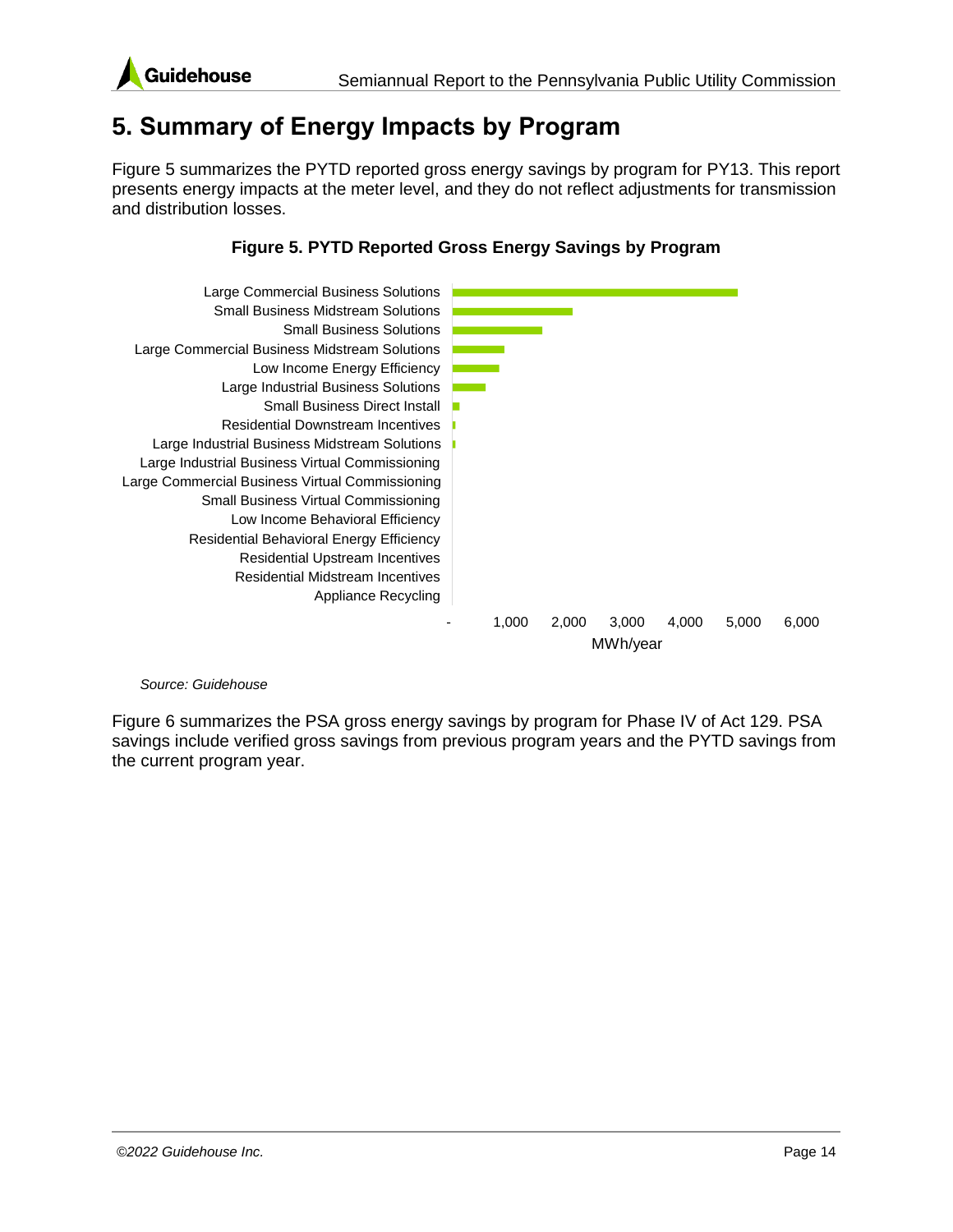

<span id="page-21-1"></span>

| Large Commercial Business Solutions             |       |          |       |
|-------------------------------------------------|-------|----------|-------|
| <b>Small Business Midstream Solutions</b>       |       |          |       |
| <b>Small Business Solutions</b>                 |       |          |       |
| Large Commercial Business Midstream Solutions   |       |          |       |
| Low Income Energy Efficiency                    |       |          |       |
| Large Industrial Business Solutions             |       |          |       |
| <b>Small Business Direct Install</b>            |       |          |       |
| <b>Residential Downstream Incentives</b>        |       |          | PY13  |
| Large Industrial Business Midstream Solutions   |       |          | PY14  |
| Large Industrial Business Virtual Commissioning |       |          | PY15  |
| Large Commercial Business Virtual Commissioning |       |          |       |
| <b>Small Business Virtual Commissioning</b>     |       |          | PY16  |
| Low Income Behavioral Efficiency                |       |          | PY17  |
| Residential Behavioral Energy Efficiency        |       |          |       |
| <b>Residential Upstream Incentives</b>          |       |          |       |
| Residential Midstream Incentives                |       |          |       |
| Appliance Recycling                             |       |          |       |
|                                                 | 2,000 | 4,000    | 6,000 |
|                                                 |       | MWh/year |       |

#### **Figure 6. PSA Energy Savings by Program for Phase IV**

*Source: Guidehouse*

[Table](#page-21-0) 5 summarizes energy impacts by program through the current reporting period.

|  |  | Table 5. Energy Savings by Program (MWh/Year) |  |
|--|--|-----------------------------------------------|--|
|  |  |                                               |  |

<span id="page-21-0"></span>

| <b>Program</b>                                          | <b>PYRTD</b> | <b>RTD</b> | <b>VTD</b> | <b>PSA</b> |
|---------------------------------------------------------|--------------|------------|------------|------------|
| <b>Appliance Recycling</b>                              |              |            |            |            |
| <b>Residential Downstream Incentives</b>                | 50           | 50         |            | 50         |
| <b>Residential Midstream Incentives</b>                 |              |            |            |            |
| <b>Residential Upstream Incentives</b>                  | ٠            |            |            |            |
| <b>Residential Behavioral Energy</b><br>Efficiency      |              |            |            |            |
| Low Income Energy Efficiency                            | 806          | 806        |            | 806        |
| Low Income Behavioral Efficiency                        | ۰            |            |            |            |
| <b>Small Business Direct Install</b>                    | 121          | 121        |            | 121        |
| <b>Small Business Solutions</b>                         | 1,546        | 1,546      |            | 1,546      |
| <b>Small Business Midstream Solutions</b>               | 2,061        | 2,061      |            | 2,061      |
| <b>Small Business Virtual</b><br>Commissioning          |              |            |            |            |
| <b>Large Commercial Business</b><br>Solutions           | 4,900        | 4,900      |            | 4,900      |
| Large Commercial Business<br><b>Midstream Solutions</b> | 892          | 892        |            | 892        |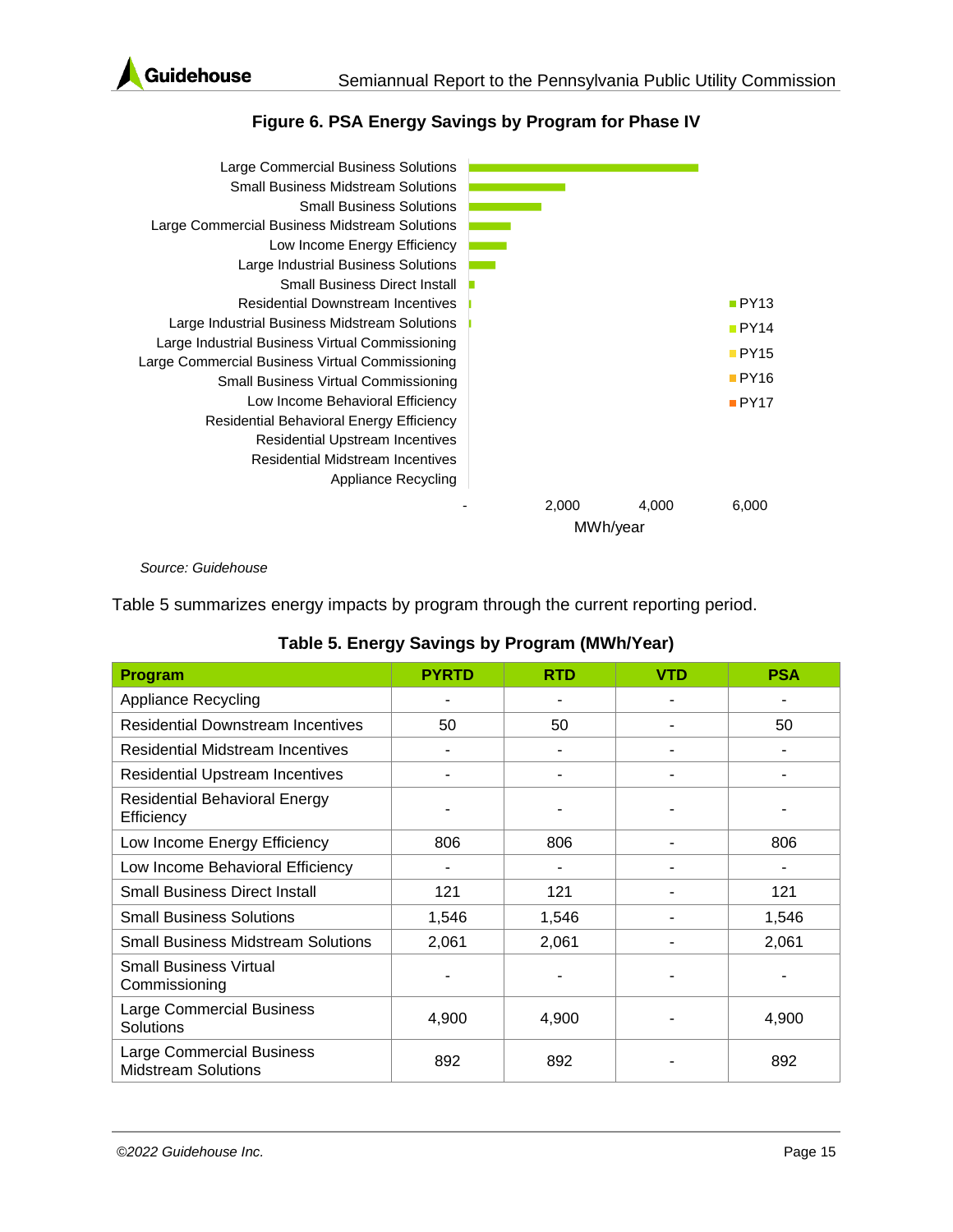

| Program                                            | <b>PYRTD</b> | <b>RTD</b> | VTD | <b>PSA</b> |
|----------------------------------------------------|--------------|------------|-----|------------|
| Large Commercial Business Virtual<br>Commissioning | ۰            |            |     |            |
| Large Industrial Business Solutions                | 570          | 570        |     | 570        |
| Large Industrial Business Midstream<br>Solutions   | 49           | 49         |     | 49         |
| Large Industrial Business Virtual<br>Commissioning | ٠            |            | -   |            |
| <b>Portfolio Total</b>                             | 10.994       | 10,994     |     | 10.994     |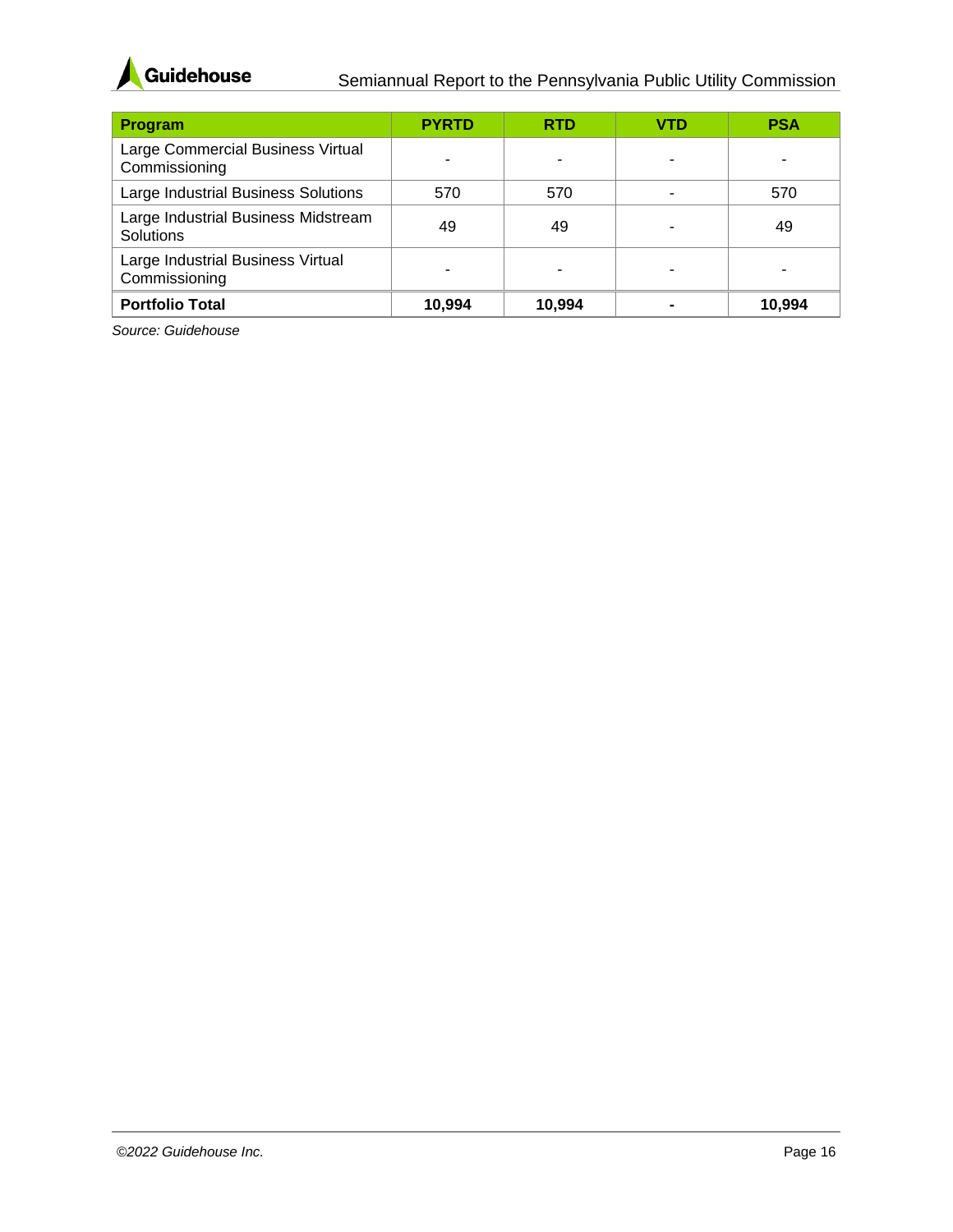

### <span id="page-23-0"></span>**6. Summary of Peak Demand Impacts by Program**

Act 129 defines peak demand savings from energy efficiency as the average expected reduction in electric demand from 2 p.m. to 6 p.m. EDT on non-holiday weekdays from June to August. This report presents peak demand impacts from energy efficiency at the system level, meaning they reflect adjustments for transmission and distribution losses. Duquesne Light uses the following line loss percentages or multipliers by sector:

- $Residential = 1.0741$
- Small C&I = 1.0741
- $Large C&I = 1.0081$

[Figure 7](#page-23-1) summarizes the PYRTD reported gross peak demand savings by energy efficiency program for PY13.

#### **Figure 7. PYRTD Gross Peak Demand Savings by Program**

<span id="page-23-1"></span>

#### *Source: Guidehouse*

[Figure 8](#page-24-1) summarizes the PSA gross peak demand savings by energy efficiency program for Phase IV of Act 129.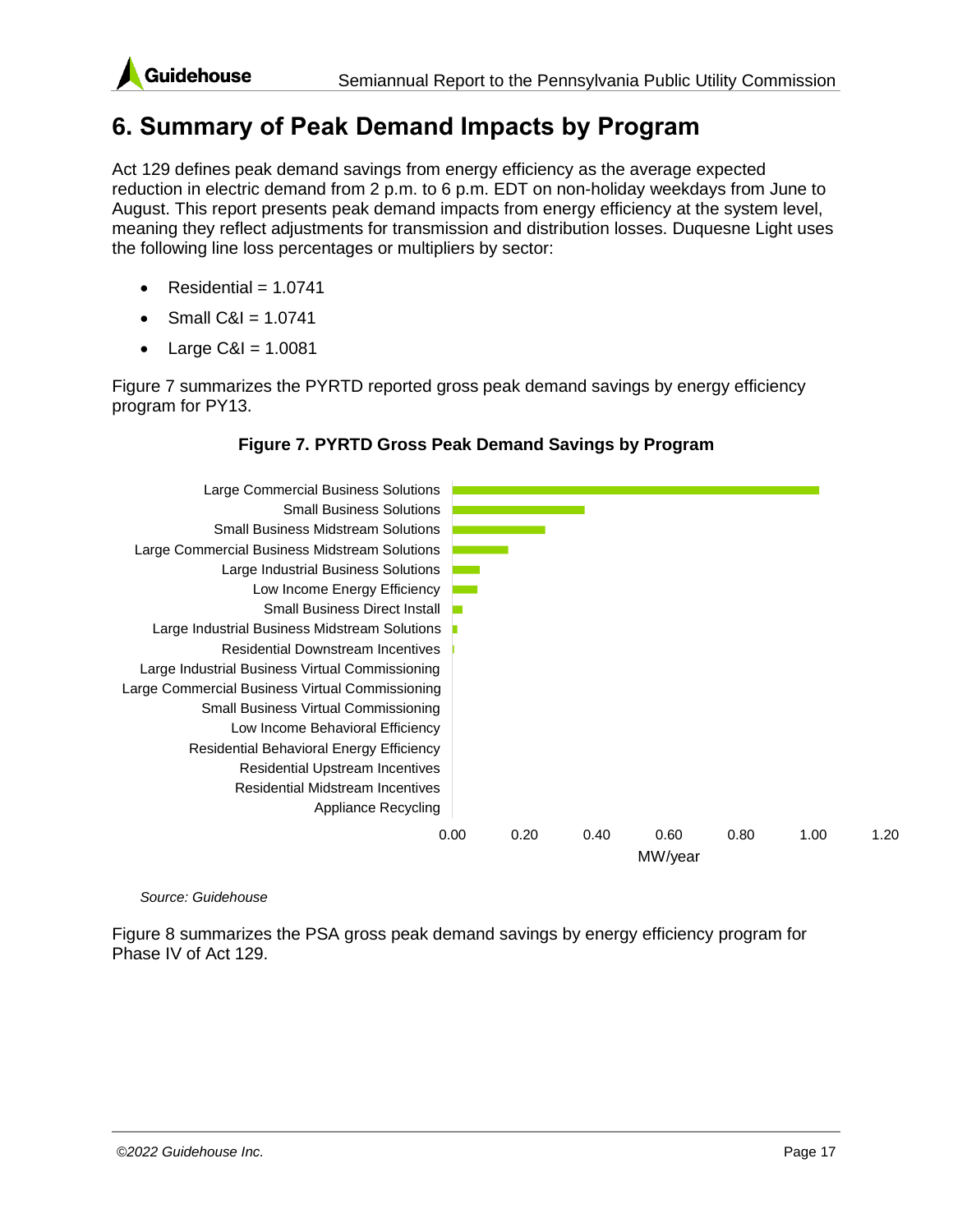

#### <span id="page-24-1"></span>**Figure 8. PSA Gross Peak Demand Savings by Energy Efficiency Program for Phase IV**



*Source: Guidehouse*

[Table 6](#page-24-0) summarizes the peak demand impacts by program through the current reporting period.

<span id="page-24-0"></span>

| <b>Program</b>                                                 | <b>PYRTD</b> | <b>RTD</b> | <b>VTD</b> | <b>PSA</b> |
|----------------------------------------------------------------|--------------|------------|------------|------------|
| <b>Appliance Recycling</b>                                     |              |            |            |            |
| <b>Residential Downstream Incentives</b>                       | 0.004        | 0.004      |            | 0.004      |
| <b>Residential Midstream Incentives</b>                        |              |            | ۰          |            |
| <b>Residential Upstream Incentives</b>                         |              |            |            |            |
| <b>Residential Behavioral Energy</b><br>Efficiency             |              |            |            |            |
| Low Income Energy Efficiency                                   | 0.07         | 0.07       | ۰          | 0.07       |
| Low Income Behavioral Efficiency                               |              |            |            |            |
| <b>Small Business Direct Install</b>                           | 0.03         | 0.03       |            | 0.03       |
| <b>Small Business Solutions</b>                                | 0.37         | 0.37       |            | 0.37       |
| <b>Small Business Midstream Solutions</b>                      | 0.26         | 0.26       |            | 0.26       |
| <b>Small Business Virtual</b><br>Commissioning                 |              |            |            |            |
| <b>Large Commercial Business</b><br>Solutions                  | 1.02         | 1.02       |            | 1.02       |
| <b>Large Commercial Business</b><br><b>Midstream Solutions</b> | 0.15         | 0.15       |            | 0.15       |

#### **Table 6. Peak Demand Savings by Program (MW/Year)**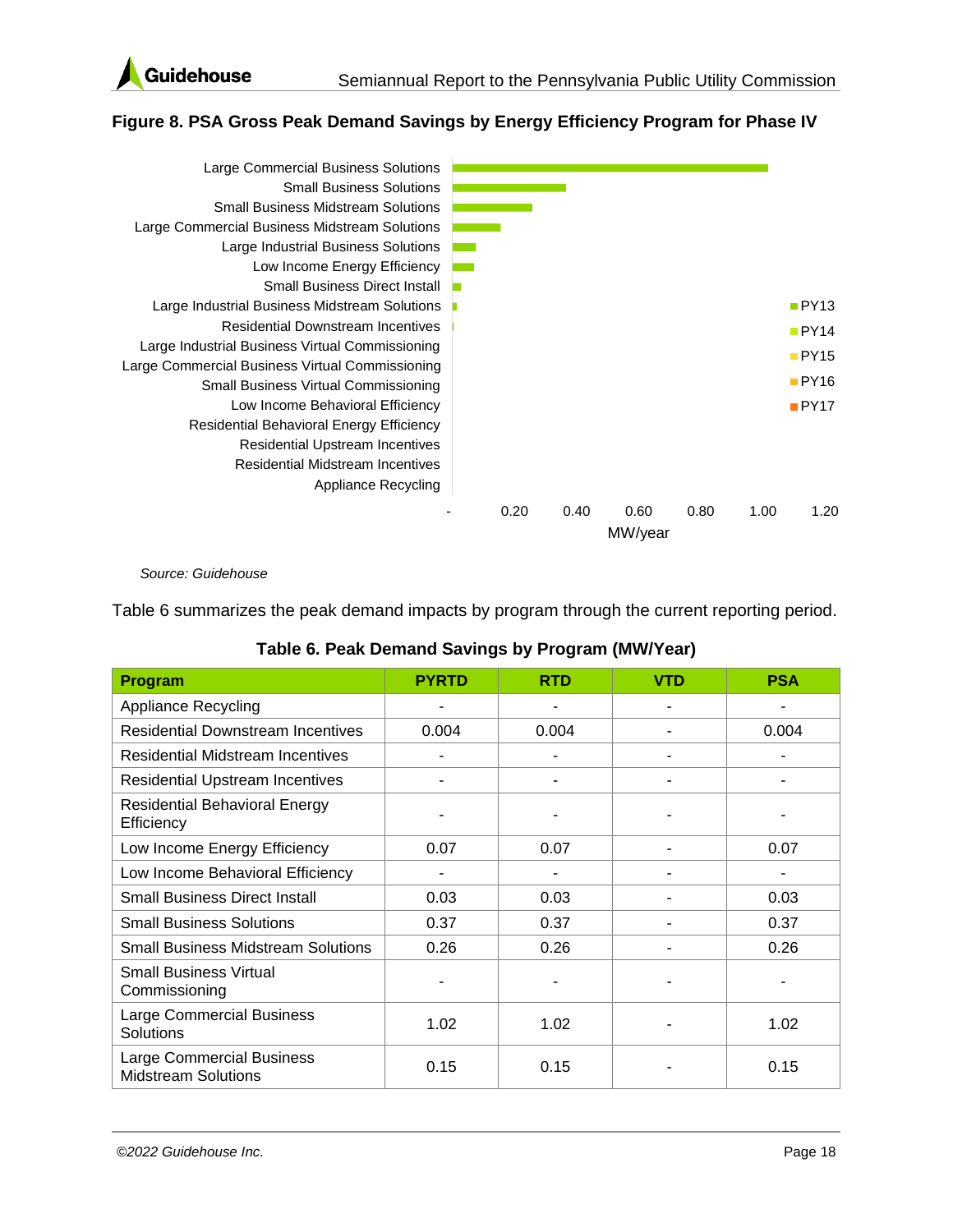

| Program                                            | <b>PYRTD</b> | <b>RTD</b> | VTD | <b>PSA</b> |
|----------------------------------------------------|--------------|------------|-----|------------|
| Large Commercial Business Virtual<br>Commissioning |              |            |     |            |
| Large Industrial Business Solutions                | 0.08         | 0.08       |     | 0.08       |
| Large Industrial Business Midstream<br>Solutions   | 0.01         | 0.01       |     | 0.01       |
| Large Industrial Business Virtual<br>Commissioning |              |            |     |            |
| <b>Portfolio Total</b>                             | 1.98         | 1.98       |     | 1.98       |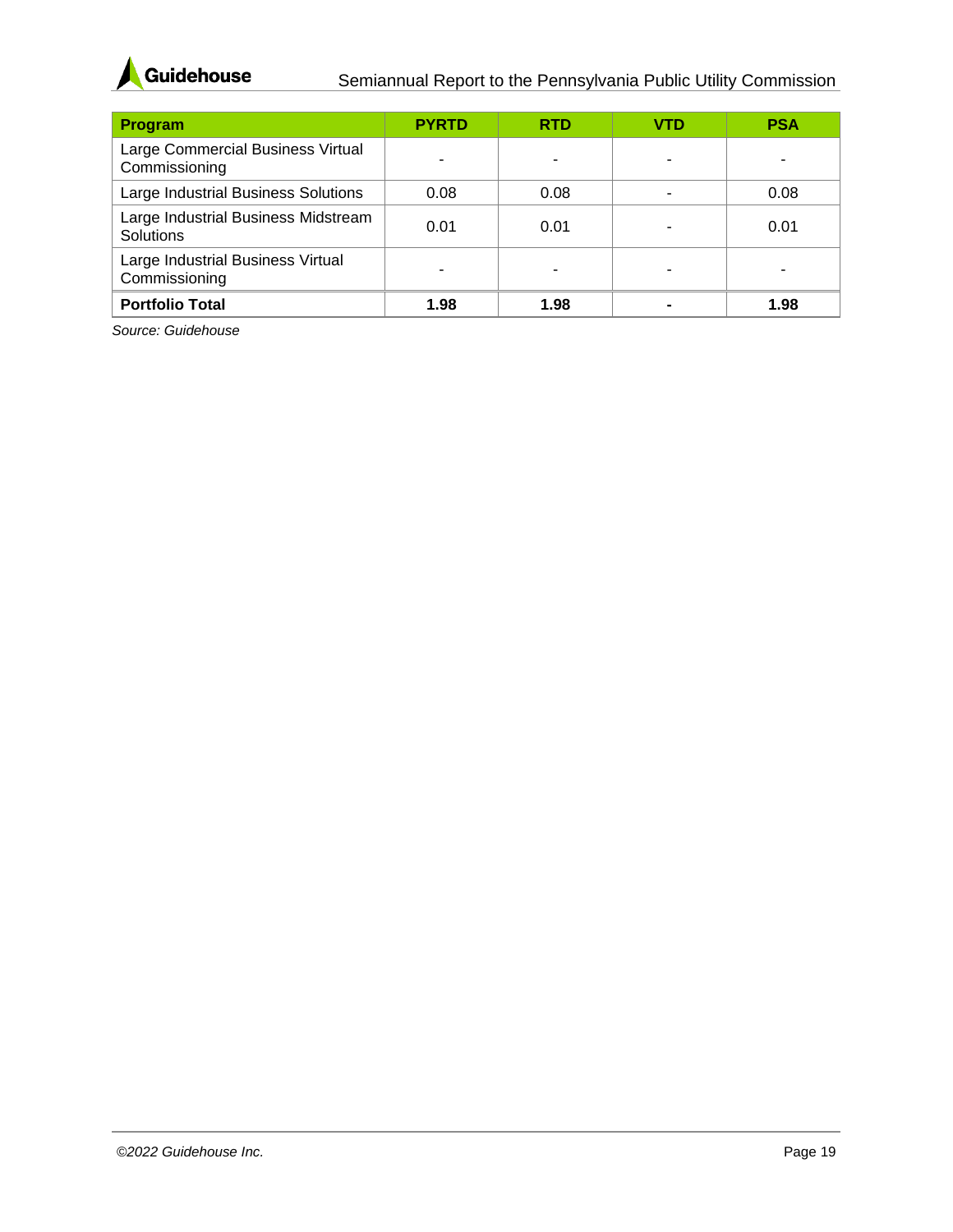# <span id="page-26-0"></span>**7. Summary of Finances**

This section details the expenditures associated with Duquesne Light's portfolio and the recovery of those costs from ratepayers.

### <span id="page-26-1"></span>**7.1 Program and Portfolio Financials**

[Table 7](#page-26-2) shows program-specific and portfolio total finances for PY13. The columns in [Table 7](#page-26-2) and [Table 8](#page-28-0) are adapted from the list of program cost elements in the PA PUC's EE&C plan template<sup>5</sup> for Phase IV. So far in PY13, 15% of all EE&C plan expenditures have been incentives to participants and trade allies.

- Incentives include rebates, point-of-sale buydowns, kits, and direct install materials and labor.
- EDC materials, labor, and administration includes costs associated with Duquesne Light's own employees.
- Implementation conservation service provider materials, labor, and administration includes the program implementation contractor, and the costs of any other outside vendors Duquesne Light employs to support program delivery and EMV.

<span id="page-26-2"></span>

| Program                                                   | <b>Incentives</b> | <b>EDC Materials,</b><br>Labor, and<br><b>Administration</b> | <b>CSP Materials,</b><br>Labor, and<br><b>Administration</b> | <b>Total Cost</b> |
|-----------------------------------------------------------|-------------------|--------------------------------------------------------------|--------------------------------------------------------------|-------------------|
| <b>Appliance Recycling</b>                                | \$0               | \$17                                                         | \$550                                                        | \$567             |
| Residential<br>Downstream<br>Incentives                   | \$0               | \$22                                                         | \$678                                                        | \$700             |
| <b>Residential Midstream</b><br>Incentives                | \$0               | \$12                                                         | \$43                                                         | \$55              |
| <b>Residential Upstream</b><br>Incentives                 | \$0               | \$19                                                         | \$152                                                        | \$171             |
| Low Income Energy<br>Efficiency                           | \$2               | \$44                                                         | \$798                                                        | \$844             |
| <b>Residential Behavioral</b><br><b>Energy Efficiency</b> | \$0               | \$26                                                         | \$69                                                         | \$95              |
| Low Income<br><b>Behavioral Efficiency</b>                | \$0               | \$21                                                         | \$9                                                          | \$30              |
| <b>Small Business Direct</b><br>Install                   | \$12              | \$27                                                         | \$87                                                         | \$126             |
| <b>Small Business</b><br>Solutions                        | \$119             | \$24                                                         | \$271                                                        | \$414             |
| <b>Small Business</b><br><b>Midstream Solutions</b>       | \$174             | \$21                                                         | \$202                                                        | \$397             |

#### **Table 7. Program Year to Date Financials (\$1,000)**

<sup>5</sup> Implementation of Act 129 of 2008 – Phase IV Energy Efficiency and Conservation Plan Template. Docket No. M-2020-3015228. Section 10. September 9, 2020. **[https://www.puc.pa.gov/pcdocs/1676672.docx.](https://www.puc.pa.gov/pcdocs/1676672.docx)**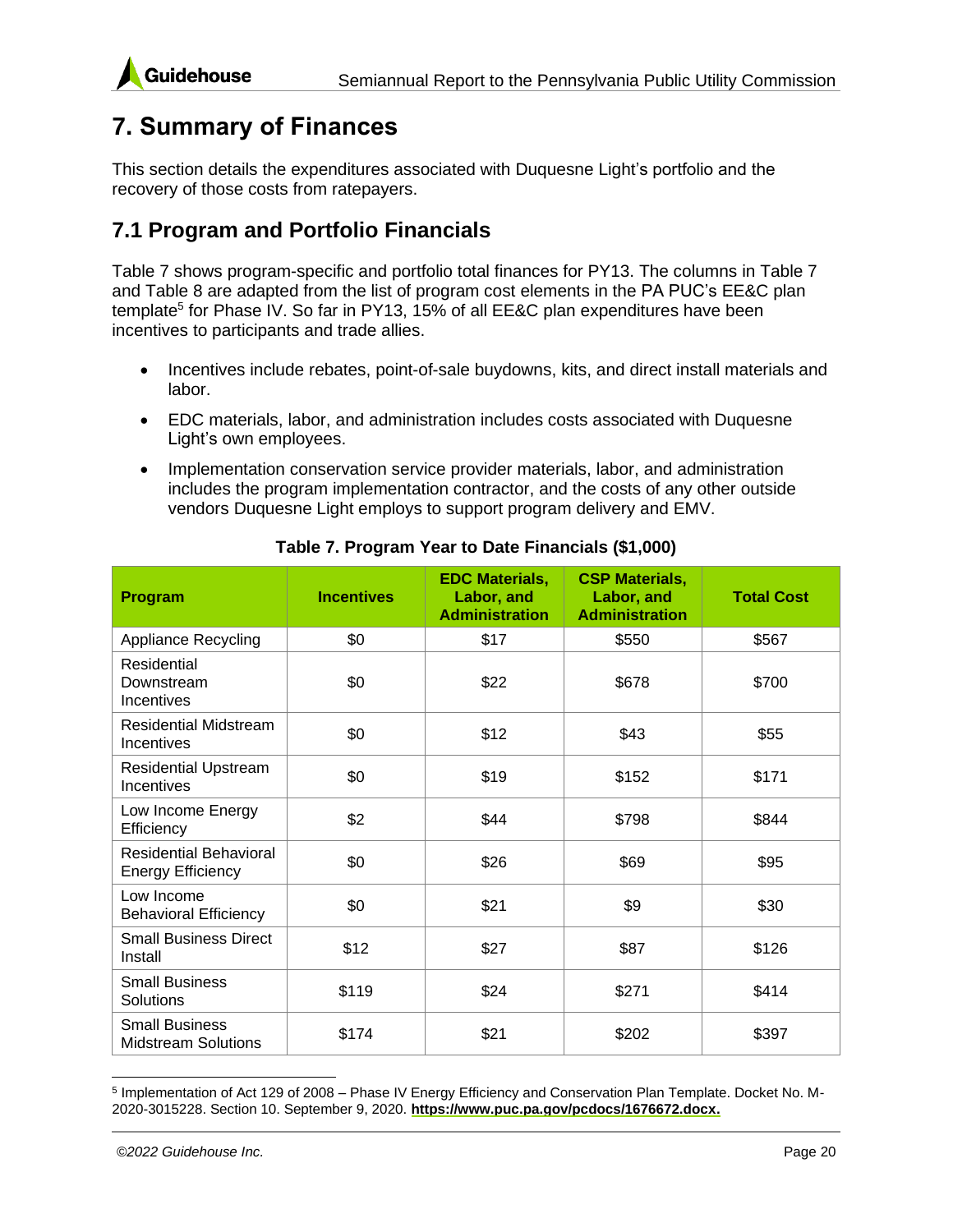

| Program                                                      | <b>Incentives</b> | <b>EDC Materials,</b><br>Labor, and<br><b>Administration</b> | <b>CSP Materials,</b><br>Labor, and<br><b>Administration</b> | <b>Total Cost</b> |  |  |
|--------------------------------------------------------------|-------------------|--------------------------------------------------------------|--------------------------------------------------------------|-------------------|--|--|
| <b>Small Business Virtual</b><br>Commissioning               | \$0               | \$11                                                         | \$16                                                         | \$27              |  |  |
| Large Commercial<br><b>Business Solutions</b>                | \$342             | \$55                                                         | \$532                                                        | \$929             |  |  |
| Large Commercial<br><b>Business Midstream</b><br>Solutions   | \$61              | \$17                                                         | \$122                                                        | \$200             |  |  |
| Large Commercial<br><b>Business Virtual</b><br>Commissioning | \$0               | \$11                                                         | \$8                                                          | \$19              |  |  |
| Large Industrial<br><b>Business Solutions</b>                | \$26              | \$25                                                         | \$209                                                        | \$260             |  |  |
| Large Industrial<br><b>Business Midstream</b><br>Solutions   | \$4               | \$13                                                         | \$27                                                         | \$44              |  |  |
| Large Industrial<br><b>Business Virtual</b><br>Commissioning | \$0               | \$10                                                         | \$4                                                          | \$14              |  |  |
| <b>Common Portfolio Costs<sup>6</sup></b>                    |                   |                                                              |                                                              |                   |  |  |
| <b>Portfolio Total</b>                                       | \$740             | \$375                                                        | \$3,777                                                      | \$4,892           |  |  |
| SWE Costs <sup>7</sup>                                       | N/A               | N/A                                                          | N/A                                                          | \$198             |  |  |
| <b>Total</b>                                                 | \$740             | \$375                                                        | \$3,777                                                      | \$5,090           |  |  |

[Table 8](#page-28-0) shows program-specific and portfolio total finances since the inception of Phase IV. So far in Phase IV, 15% of all EE&C plan expenditures have been incentives to participants and trade allies.

<sup>6</sup> Common Portfolio Costs include costs associated with program tracking data management, support (legal, IT), portfolio level marketing, and EMV.

<sup>7</sup> Statewide Evaluation costs are outside of the 2% spending cap.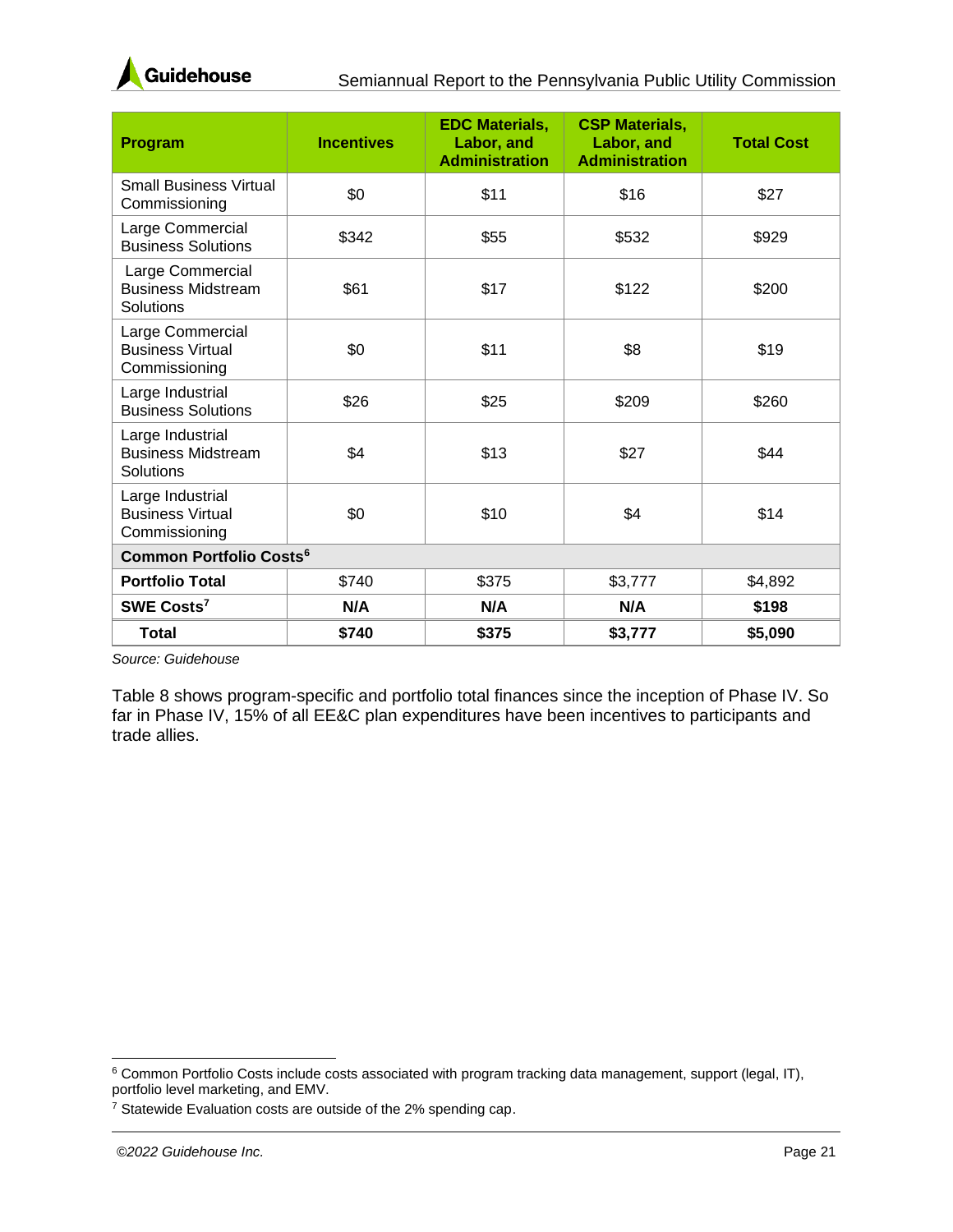

<span id="page-28-0"></span>

| Program                                                      | <b>Incentives</b> | <b>EDC Materials,</b><br>Labor, and<br><b>Administration</b> | <b>CSP Materials,</b><br>Labor, and<br><b>Administration</b> | <b>Total Cost</b> |  |
|--------------------------------------------------------------|-------------------|--------------------------------------------------------------|--------------------------------------------------------------|-------------------|--|
| <b>Appliance Recycling</b>                                   | \$0               | \$17                                                         | \$550                                                        | \$567             |  |
| Residential<br>Downstream<br>Incentives                      | \$0               | \$22                                                         | \$678                                                        | \$700             |  |
| <b>Residential Midstream</b><br>Incentives                   | \$0               | \$12                                                         | \$43                                                         | \$55              |  |
| <b>Residential Upstream</b><br>Incentives                    | \$0               | \$19                                                         | \$152                                                        | \$171             |  |
| Low Income Energy<br>Efficiency                              | \$2               | \$44                                                         | \$798                                                        | \$844             |  |
| <b>Residential Behavioral</b><br><b>Energy Efficiency</b>    | \$0               | \$26                                                         | \$69                                                         | \$95              |  |
| Low Income<br><b>Behavioral Efficiency</b>                   | \$0               | \$21                                                         | \$9                                                          | \$30              |  |
| <b>Small Business Direct</b><br>Install                      | \$12              | \$27                                                         | \$87                                                         | \$126             |  |
| <b>Small Business</b><br>Solutions                           | \$119             | \$24                                                         | \$271                                                        | \$414             |  |
| <b>Small Business</b><br><b>Midstream Solutions</b>          | \$174             | \$21                                                         | \$202                                                        | \$397             |  |
| <b>Small Business Virtual</b><br>Commissioning               | \$0               | \$11                                                         | \$16                                                         | \$27              |  |
| Large Commercial<br><b>Business Solutions</b>                | \$342             | \$55                                                         | \$532                                                        | \$929             |  |
| Large Commercial<br><b>Business Midstream</b><br>Solutions   | \$61              | \$17                                                         | \$122                                                        | \$200             |  |
| Large Commercial<br><b>Business Virtual</b><br>Commissioning | \$0               | \$11                                                         | \$8                                                          | \$19              |  |
| Large Industrial<br><b>Business Solutions</b>                | \$26              | \$25                                                         | \$209                                                        | \$260             |  |
| Large Industrial<br><b>Business Midstream</b><br>Solutions   | \$4               | \$13                                                         | \$27                                                         | \$44              |  |
| Large Industrial<br><b>Business Virtual</b><br>Commissioning | \$0               | \$10                                                         | \$4                                                          | \$14              |  |
| <b>Common Portfolio Costs<sup>8</sup></b>                    |                   |                                                              |                                                              |                   |  |
| <b>Portfolio Total</b>                                       | \$740             | \$375                                                        | \$3,777                                                      | \$4,892           |  |
| <b>SWE Costs<sup>9</sup></b>                                 | N/A               | N/A                                                          | N/A                                                          | \$198             |  |
| <b>Total</b>                                                 | \$740             | \$375                                                        | \$3,777                                                      | \$5,090           |  |

#### **Table 8. Phase IV to Date Financials (\$1,000)**